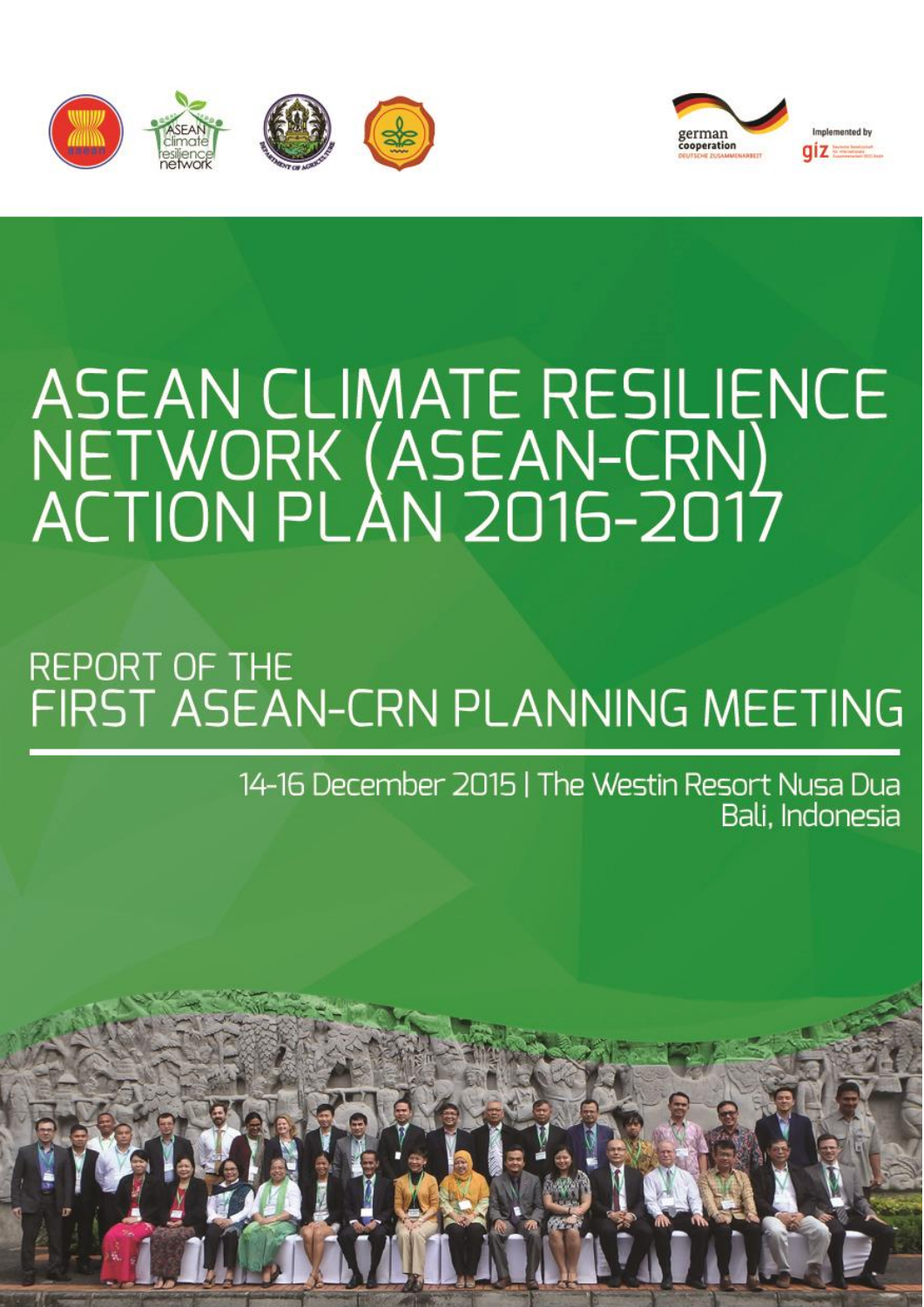#### **ASEAN CLIMATE RESILIENCE NETWORK (ASEAN-CRN) Action Plan (2016–2017)**

#### **REPORT OF THE FIRST ASEAN-CRN PLANNING MEETING 14-15 December 2015 | Bali, Indonesia**

# **DAY 1**

#### **INTRODUCTION**

1. The First ASEAN-CRN Planning Meeting was held from 14**–**15 December 2015 at the Westin Resort, Nusa Dua in Bali, Indonesia. On 16 December 2015, a complementary field visit to Subak Systems (Subak Guama and Subak Jatiluwih) and Simantri at Kelating Village was also conducted.

2. Building on the previous work of the ASEAN-CRN and the findings of the Regional Study on the *"Promotion of Climate Resilience for Food Security in ASEAN",* the meeting aimed to: (1) agree on the strategies of the ASEAN-CRN for achieving its objectives; (2) develop the ASEAN-CRN Work Plan for next two (2) years until the end of 2017; and, (3) assess the progress of the implementation of the ASEAN-CRN Regional Guidelines for Promoting Climate Smart Agriculture (CSA) Practices.

3. The meeting was attended by selected members of the ASEAN-CRN focal points from three (3) ASEAN Technical Working Groups (TWGs), namely: ASEAN Technical Working Group on Agricultural Research and Development (ATWGARD), ASEAN Sectoral Working Group on Crops (ASWGC), and the ASEAN Working Group on Climate Change (AWGCC). Representatives from the ASEAN Secretariat (ASEC); Better Rice Initiative Asia (BRIA); CGIAR Climate Change, Agriculture and Food Security (CCAFS); Food and Agriculture Organization (FAO) of the United Nations; International Rice Research Institute (IRRI); Nestle Vietnam; Vietnam Ministry of Agriculture and Rural Development (MARD); and Women Organizing for Change in Agriculture and Natural Resource Management (WOCAN) were also in attendance.

4. The workshop was led by the Thailand Ministry of Agriculture and Cooperatives (MOAC) through its Department of Agriculture (DOA) in its capacity as the current Chair of the ASEAN-CRN. The German-ASEAN Programme on Response to Climate Change (GAP-CC) – implemented by the Deutsche Gesellschaft für Internationale Zusammenarbeit (GIZ) GmbH in cooperation with ASEC, provided support for this event, along with the Indonesian Agency for Agricultural Research and Development (IAARD) which served as host.

5. The directory of participants appears as **ANNEX 1**.

#### **OPENING SESSION**

6. Dr. Tien Ake Tiyapongpattana (Tien) served as the overall facilitator of the two-day meeting, while Dr. Surmsuk Salakpetch, Deputy Director General (DDG), DOA, Thailand MOAC, served as the Chairperson. Thailand DOA, IAARD, and GIZ/GAP-CC welcomed all the delegates from the ASEAN Member States (AMS) and other development partners.

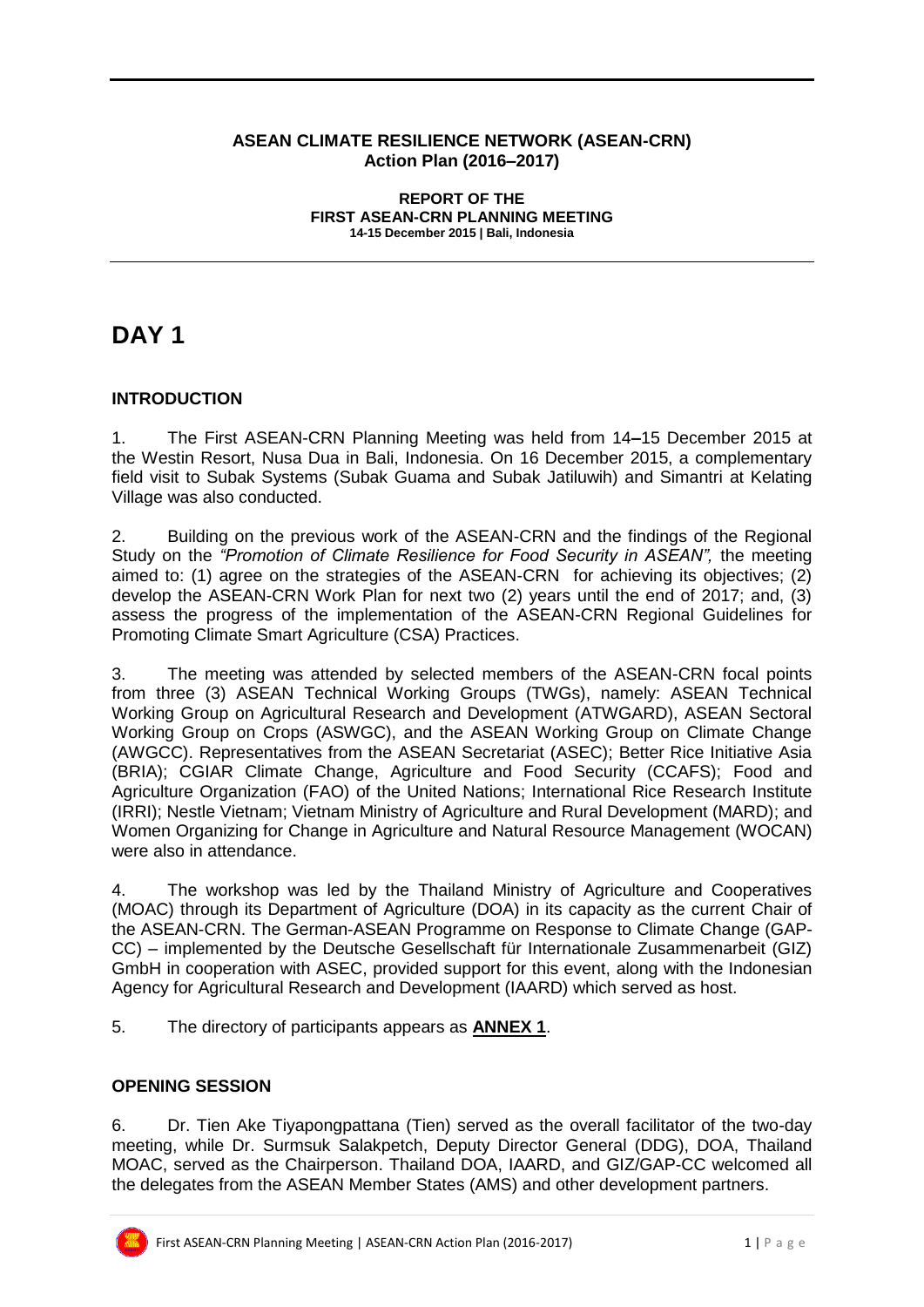7. In her opening message, Dr. Surmsuk Salakpetch (Thailand DOA) formally opened the event and thanked the organizing team and the host for the conduct of the Planning Meeting as it is an important step for the ASEAN-CRN in progressing from enabling policies towards concrete actions. She also mentioned that the network's efforts are very timely due to the agreements made recently at the 2015 United Nations Climate Change Conference (COP21), in which the ASEAN-CRN could contribute towards achieving its overall goal. Dr. Salakpetch added that the duty and responsibility of the agriculture sector is to attain balance between enhanced productivity and sustainable economic growth. Likewise, she expressed utmost gratitude to GIZ/GAP-CC for the support, confidence and trust in the initiative; to each of the AMS for the strong cooperation they extended; the ASEC for its guidance; and the development partners for their continued support. Further, she urged the delegates to contribute in the development of the strategic action plan that will translate enabling policies into tangible evidence-based outputs for the betterment of the global community that are aligned with the national priorities and global agenda on climate change, responsive to the demands of the global communities, and enhances potential for competitiveness in national and international markets.

8. Dr. Agung Hendriadi, IAARD Executive Secretary, also welcomed and thanked the delegates for attending the meeting in Bali. He reminded them of why is everyone together for this event, which is to concretize the activities to be conducted by the ASEAN-CRN until 2017. Dr. Hendriadi likewise thanked Thailand for its leadership and for initiating this initiative through the ATWGARD, as well as GIZ/GAP-CC for its support. He mentioned that Indonesia is solid on its commitment towards food security by giving high priority towards increasing food supply, advancing sustainable agriculture, keeping food price affordable, securing food reserves, and increasing small farmers' income. Furthermore, Dr. Hendriadi also briefly mentioned agricultural programs in Indonesia which aim to attain climate resiliency and food security. To end his message, he hoped that the delegates will have a productive meeting in a very conducive environment that is Bali.

9. GIZ/GAP-CC Senior Adviser, Ms. Imelda Bacudo, expressed her appreciation to IAARD for hosting the meeting; to Thailand DOA, especially Dr. Surmsuk Salakpetch for actively chairing the ASEAN-CRN; colleagues from the seven (7) AMS representing the three (3) ASEAN TWGs; the ASEC; development partners, especially WOCAN which ensures that the plans will be gender-sensitized, as well as the private sector. Ms. Bacudo reiterated the importance of the meeting in coming-up with a realistic plan that the ASEAN-CRN will commit to implement for the next two years. At the end of her speech, she raised three points for consideration of the delegates during the meeting: for everyone to be relaxed as it is in this state of mind that the best ideas come out; that GIZ will help the AMS strategize to find support for the very credible demands and needs of the region; and for everyone to work hard and actively participate in the meeting, and be clear with what the region needs for greater resiliency in agriculture for food security in ASEAN.

#### **AGENDA ITEM 1: INTRODUCTION TO THE MEETING**

10. The facilitator, Dr. Tien, briefly presented the meeting agenda, objectives, the process, and provided a rundown of activities that the delegates will collectively undertake during the two-day meeting. He emphasized that the roles of the delegates are important as the event itself is a significant step in ensuring sustainable agriculture, not just in Southeast Asia, but the world as a whole.

11. After the agenda setting, the facilitator requested the participants to share their name, organization in which they belong, what for them the network means, what for them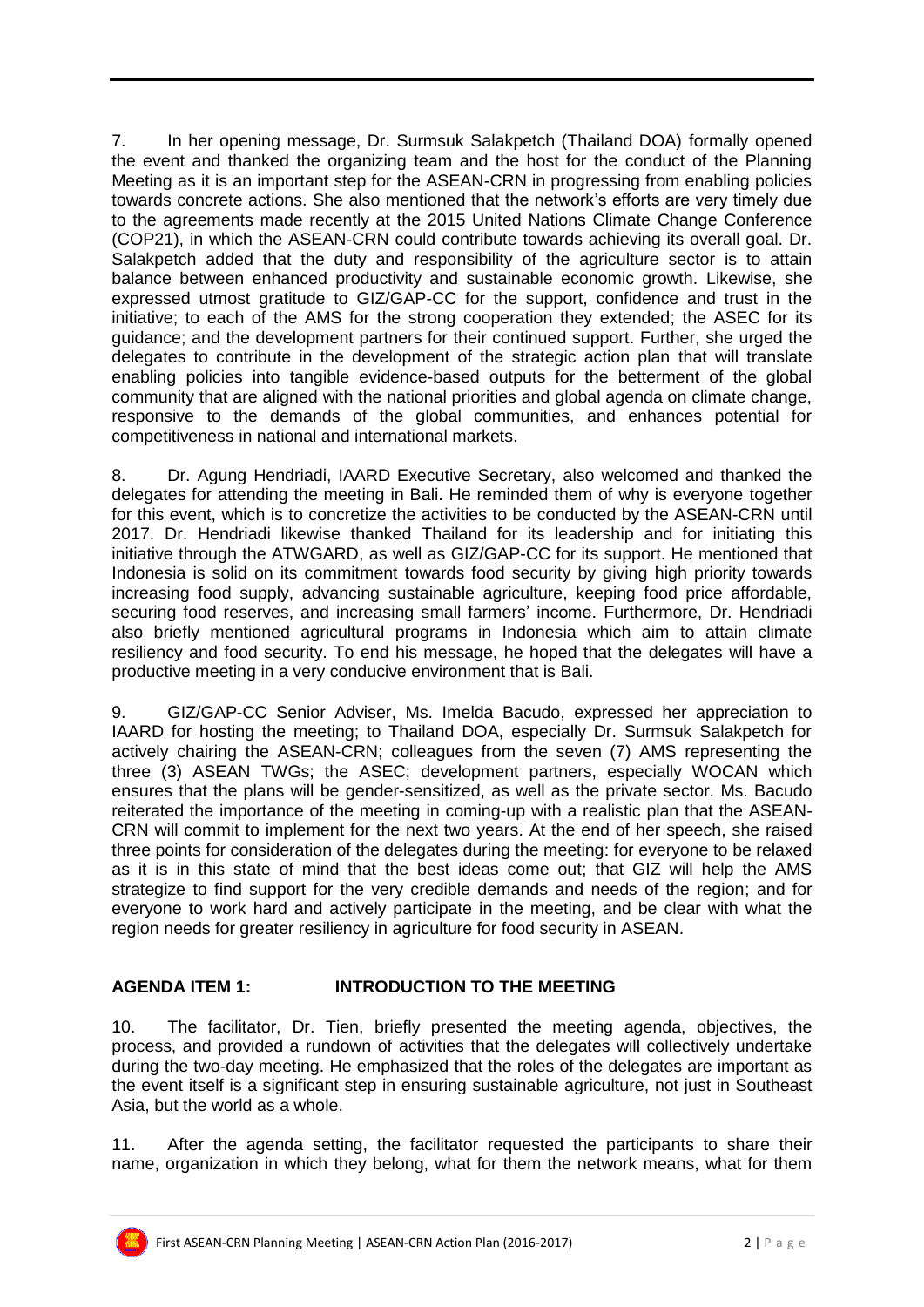ASEAN-CRN is, and their expectations to the planning meeting by using color-coded metacards, which are categorized as follows:

- *Name (white)*
- *Organization (yellow)*
- *The network is… (orange)*
- *The ASEAN-CRN is… (blue)*
- *Expectations from the planning meeting (pink)*
- 12. The table below summarizes the results of the activity:

|  |  |  |  |  | Table 1. Summary of the delegates' expectations. |
|--|--|--|--|--|--------------------------------------------------|
|--|--|--|--|--|--------------------------------------------------|

| In terms of    | Details of expectations from the planning meeting                                                     |
|----------------|-------------------------------------------------------------------------------------------------------|
| Working        | Productive and enjoyable time to produce a plan together<br>$\bullet$                                 |
| atmosphere     | Good cooperation among AMS<br>$\bullet$                                                               |
| Workshop       | Productive meeting<br>$\bullet$                                                                       |
| process        | Understand the direction where the ASEAN-CRN is heading and how                                       |
|                | development partners (such as IRRI) can support                                                       |
|                | Capture the national dynamics of CSA<br>$\bullet$                                                     |
|                | Mobilize CSA practices in ASEAN<br>$\bullet$                                                          |
|                | Identify key CSA practices that could be implemented at the national level<br>$\bullet$               |
|                | Identify and refine strategies and action plan of the ASEAN-CRN and national<br>$\bullet$<br>programs |
|                | Decision making on ASEAN-CRN in Lao and ASEAN<br>٠                                                    |
|                | Identify and prioritize actions/activities<br>$\bullet$                                               |
|                | Promote the agro-meteorological sources<br>$\bullet$                                                  |
|                | Find out ways to secure resources<br>$\bullet$                                                        |
| <b>Results</b> | A focused and realistic work plan<br>$\bullet$                                                        |
|                | Clear picture on what ASEAN-CRN wants to achieve and how<br>$\bullet$                                 |
|                | Come up with a "one-program" for climate resilience practices among AMS<br>$\bullet$                  |
|                | Common objectives, achieving strategies, and common actions to achieve<br>$\bullet$<br>the objectives |
|                | A few action points for next step of partnership<br>$\bullet$                                         |
|                | A 2-year work plan for CRN<br>$\bullet$                                                               |
|                | Tangible actions and opportunities for collaboration<br>$\bullet$                                     |
|                | Access to financial supports<br>$\bullet$                                                             |
| Commitments    | Stronger commitment to implement CSA<br>$\bullet$                                                     |
|                | More active roles for Vietnam in ASEAN-CRN and networking with others<br>$\bullet$                    |
| Outcomes       | Establish a strong CRN in ASEAN<br>$\bullet$                                                          |

13. The activity is followed by a brief introduction of each participant by himself/herself, and a group photo.

#### **AGENDA ITEM 2: REVIEW OF ASEAN-CRN GOALS 2015**

#### What is ASEAN-CRN?

14. Dr. Margaret Yoovatana, Senior Policy and Plan Specialist under the International Agricultural Affairs Group, Planning and Technical Division, DOA, Thailand MOAC, presented the background, objectives, progress, and achievements of the ASEAN-CRN. The highlights of the presentation, which appears as **ANNEX 2**, are as follows: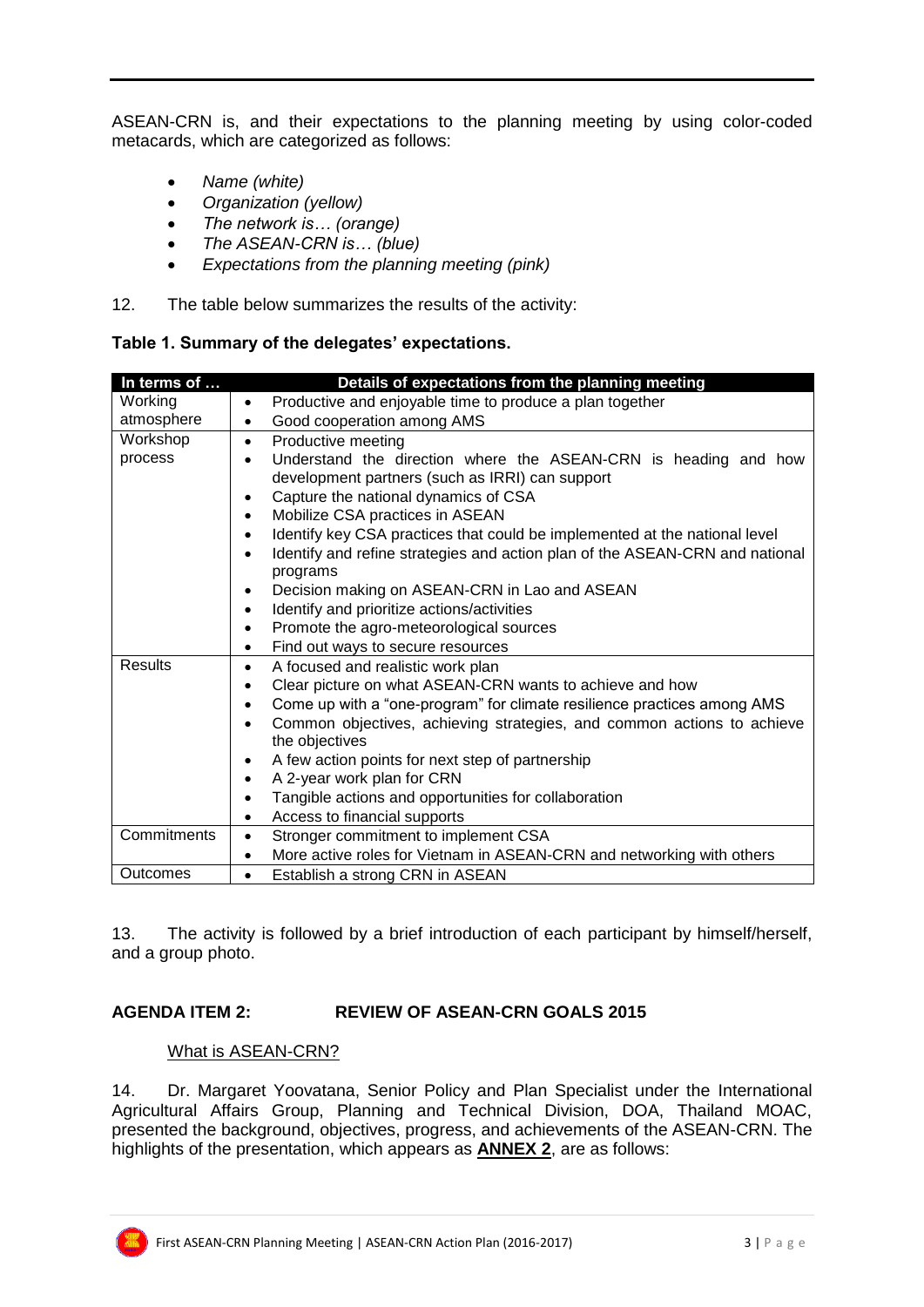- Timeframe of the ASEAN-CRN:
	- Endorsement of the  $8<sup>th</sup>$  ATWGARD Meeting of the Thai proposal "Production Systems Approach for Sustainable Productivity and Enhanced Climate Resilience to Climate Change" in Singapore on September 2013
	- Three regional workshops of the ASEAN-CRN conducted in January, June, and November 2014
		- January 2014 (Pattaya, Thailand): Kick-off workshop, finalization of methodology
		- June 2014 (Bangkok, Thailand): 2<sup>nd</sup> Special ATWGARD Workshop, presentation of initial findings and suggestion to form the ASEAN-CRN
		- November 2014 (Manila, Philippines):  $3<sup>rd</sup>$  Special ATWGARD Workshop, formalization of the ASEAN-CRN
	- Two rounds of national consultative meetings conducted from February to June 2014 in seven (7) participating AMS
	- GAP-CC small grants to support regional exchange between AMS to further promote identified CSA best practices
	- Endorsement of the National Studies by the Ministries of Agriculture in the seven (7) participating AMS
	- Launching of the National Studies in May 2015 at the  $1<sup>st</sup>$  ASEAN-CRN Meeting; and development of the ASEAN Regional Guidelines for Promoting Climate Smart Agriculture Practices and ASEAN-CRN Terms of Reference
	- Endorsement of the ASEAN Regional Guidelines by the 37th Meeting of the ASEAN Ministers on Agriculture and Forestry (AMAF)
	- 2<sup>nd</sup> ASEAN-CRN meeting in October 2015 with bigger scope and partners which discussed the promotion of CSA practices
- Rationale of the ASEAN-CRN in advancing the high-level agenda of the AMAF
- Objectives, roles and tasks of the ASEAN-CRN by serving as a regional platform in promoting the resiliency of the agriculture sector through CSA practices
- Outputs from the ASEAN-CRN workshop in Vietnam in October 2015 on the five (5) key prioritized activities of the network

15. To cap her presentation, Dr. Yoovatana emphasized the ways in which the ASEAN-CRN can move forward, starting from the development of the network's two-year strategic plan until the end of 2017. Furthermore, she encouraged the delegates to continuously work together in building a strong foundation for the ASEAN-CRN.

#### Vision and Strategic Plan for ASEAN Cooperation in Food, Agriculture and Forestry (2016-2025) and its relevance to Climate Change Resilience Initiatives

16. Mr. Dian Sukmajaya, Senior Officer of ASEC's Agriculture Industries and Natural Resources shared ASEAN's vision endorsed during the  $37<sup>th</sup>$  AMAF. He also discussed the existing ASEAN Policies Framework, the abovementioned FAF vision and strategic plan. and areas of cooperation among the AMS. Mr. Sukmajaya added that the ASEAN-CRN initiative is very relevant to the demands not only of the Southeast Asian region but also that of the international community in terms of addressing climate change. The objectives of the ASEAN-CRN are aligned well with the agreements made during the recent COP21 in Paris, France last December 2015.

17. The highlights of his presentation (**ANNEX 3**) are as follows:

- ASEAN Policies Frameworks
	- ASEAN Blueprints:
		- **ASEAN Blueprint 2025** focuses on increasing resiliency to climate change by ensuring food security and better nutrition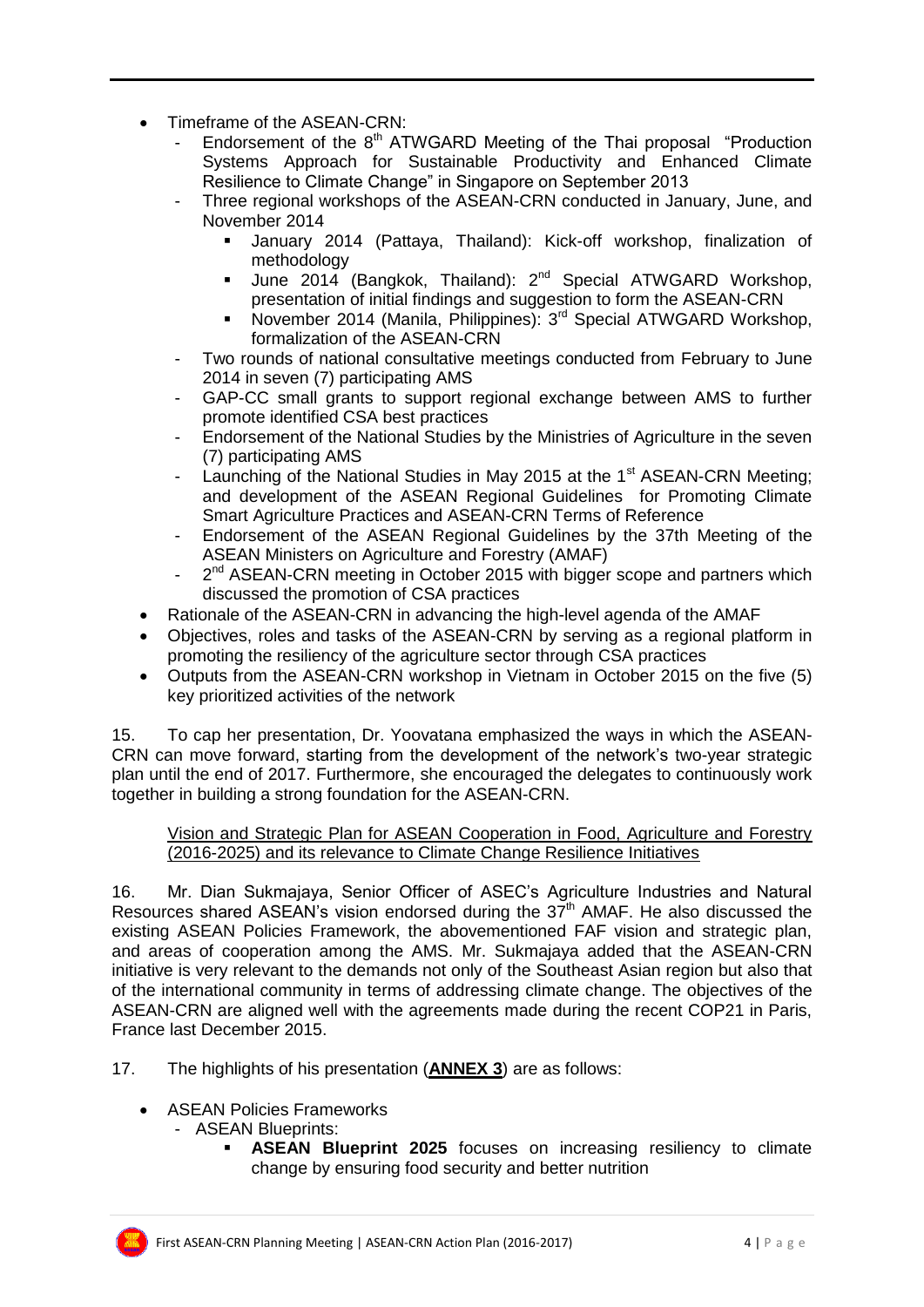- **ASEAN Socio-Cultural Community (ASCC) Blueprint** focuses on increasing community resilience to respond to vulnerabilities such as climate change; and, synergizing policies and initiatives in climate change adaptation and mitigation
- ASEAN Leader's Statement on Joint Response to Climate Change
	- Agreed upon by the ASEAN leaders in 2010
	- ASEAN needs to further strengthen regional coordination and cooperation in addressing climate change across sectors (e.g. environment, health, etc.)
	- Apart from these, the following agreements were also made:
		- Downscaling of climate change effects
			- Climate change impacts and vulnerability assessment
			- Cooperation, research and development (R&D) and knowledge sharing to adapt to climate change and reduce greenhouse gas (GHG) emissions
- ASEAN Multisectoral Framework on Climate Change (AFCC)
	- Developed in 2008 and endorsed in 2009
	- **F** Four (4) components that are relevant to the work of the ASEAN-CRN
		- Integration of climate change mitigation and adaptation strategies, measures, policies; need to concretize into the ground in each of the AMS
		- Implementation of adaptation and mitigation issues; joint approach and collaborative research is needed
		- Knowledge sharing (national and regional) and communication and networking on climate change; basis for the establishment of the network
		- Development of a more comprehensive multi-sectoral strategic framework and a roadmap for implementation; needs to involve other sectors (crops, environment, livestock, fisheries) as well as other working groups
- Vision and Strategic Plan for ASEAN Cooperation in FAF (2016-2025)
	- *Vision:* A competitive, inclusive, resilient and sustainable FAF sector integrated with the global economy, based on a single market and production-base contributing to food and nutrition security and prosperity in the ASEAN **Community**
	- *Goals:* Seven (7) goals, three (3) of which are relevant to the goals and objectives of the ASEAN-CRN, namely:
		- **Ensuring equitable, sustainable, and inclusive growth**
		- Ensuring food security, food safety and better nutrition
		- Increasing resilience to, and contributing to climate change mitigation and adaptation, natural disasters and other shocks
	- Strategic Thrusts: Seven (7) strategic thrusts, three (3) of which are relevant to ASEAN-CRN, which are as follows:
		- *Strategic Thrust 3:* Ensure food security, food safety, better nutrition, and equitable distribution
		- **Strategic Thrust 4:** Increase resilience to climate change, natural disasters and other shocks
		- **Strategic Thrust 6:** Strengthen ASEAN joint approaches on international and regional issues
- The objectives of the ASEAN Regional Guidelines for Promoting CSA Practices which ultimately aims to scale-up and promote identified CSA practices at the regional level for agricultural resiliency to climate change, and support ASEAN in decision-making and implementation processes through policy-oriented research.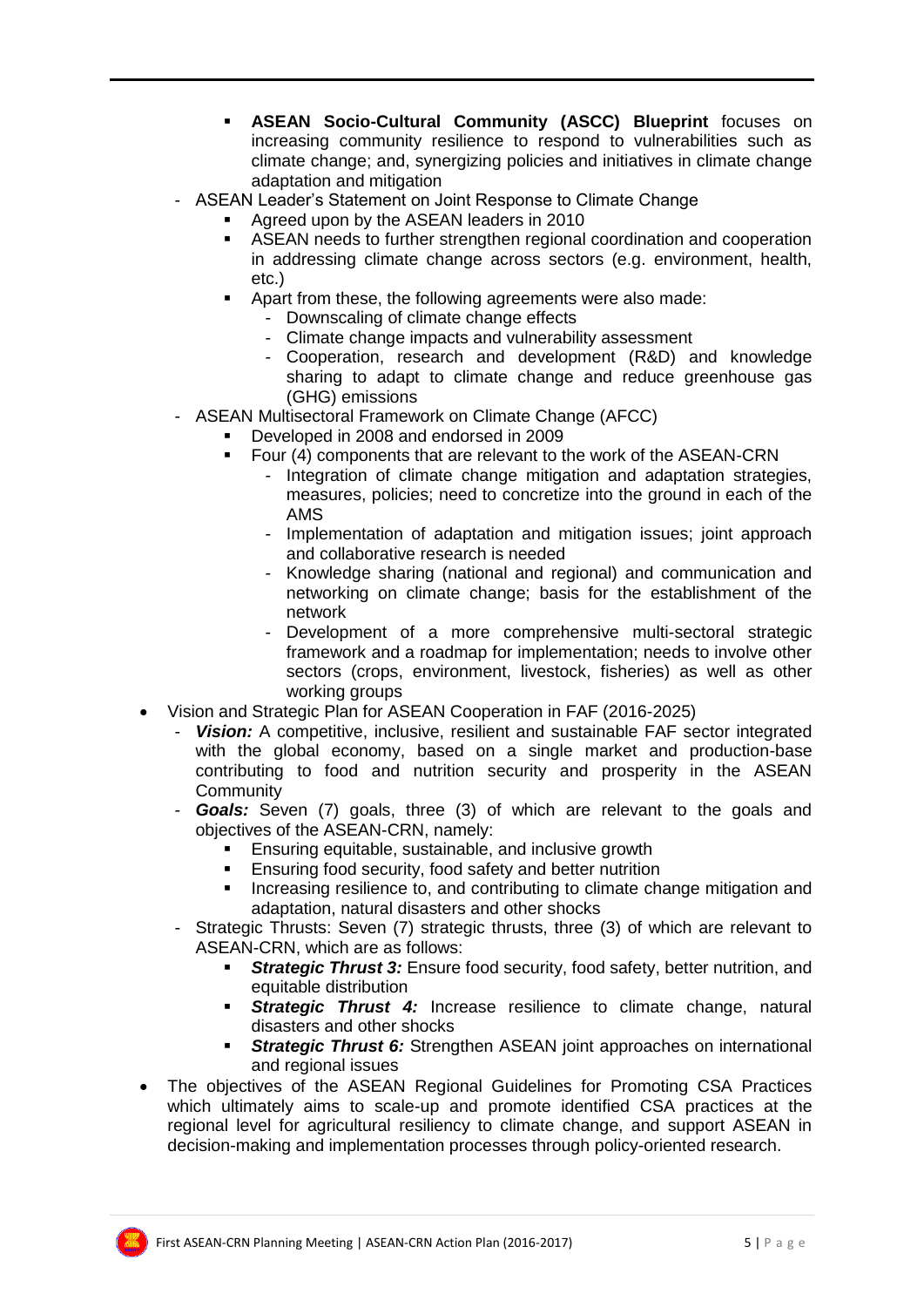18. At the end of his presentation, Mr. Sukmajaya presented potential areas for cooperation for the AMS and international partners, which include the following: awareness promotion, exchange of knowledge and experiences, joint approaches and common position, formulation of measures and policies, and aligning sectoral strategic plan of actions to FAF Vision and ASEAN blueprints and frameworks.

#### Visioning Exercise until 2025

19. Before the visioning exercise, selected delegates were requested to read the group's expectations from ASEAN-CRN. The facilitator grouped similar ideas together, which served as basis and guidance for the delegates during the visioning exercise. The delegates were grouped together according to where they are seated and requested to discuss among themselves to come up with a vision for ASEAN-CRN in 2025.

20. After the exercise, each of the group presented and discussed their respective visions for ASEAN-CRN. Below shows the Vision 2025 and Objectives of the ASEAN-CRN as agreed upon by the AMS and other members of the network.

#### *Vision 2025 of ASEAN-CRN*

*"ASEAN-CRN is a capable and valued multi-stakeholder collaboration network for a sustainable, competitive, climate resilient agriculture in the ASEAN community."*

*The four (4) objectives of the ASEAN-CRN remain as the Goals for this Action Plan:*

- *1. To promote a common understanding on climate change and the agriculture sector amongst ASEAN Member States (AMS) and facilitate mutual learning;*
- *2. To promote resiliency of agriculture within the region, through the scalingup and scaling out of identified good practices and policies at AMS level, which address climate related threats and opportunities (climate smart agriculture practices) to agriculture;*
- *3. To identify common concerns and capacity needs, and propose regional support strategies and instruments to address these in a coherent manner; and*
- *4. To support ASEAN decision-making and implementation processes by providing inputs based on policy-oriented research results in the field of climate change and agriculture.*

#### **AGENDA ITEM 3: STREAMLINING OF WORK AREAS FOR 2017**

21. Facilitated by Dr. Tien, the delegates conducted a careful deliberation and finalized the **five (5) Work Areas,** which was partially adopted from the five (5) key priorities identified by previous workshop of the ASEAN-CRN in October 2015 (in Ho Chi Minh City, Vietnam), to attain the four (4) objectives of the network. The following are the Work Areas:

- 1. Knowledge management (KM);
- 2. Project support for CSA upscaling;
- 3. Funding;
- 4. Capacity building;
- 5. Joint policy statement and protocol;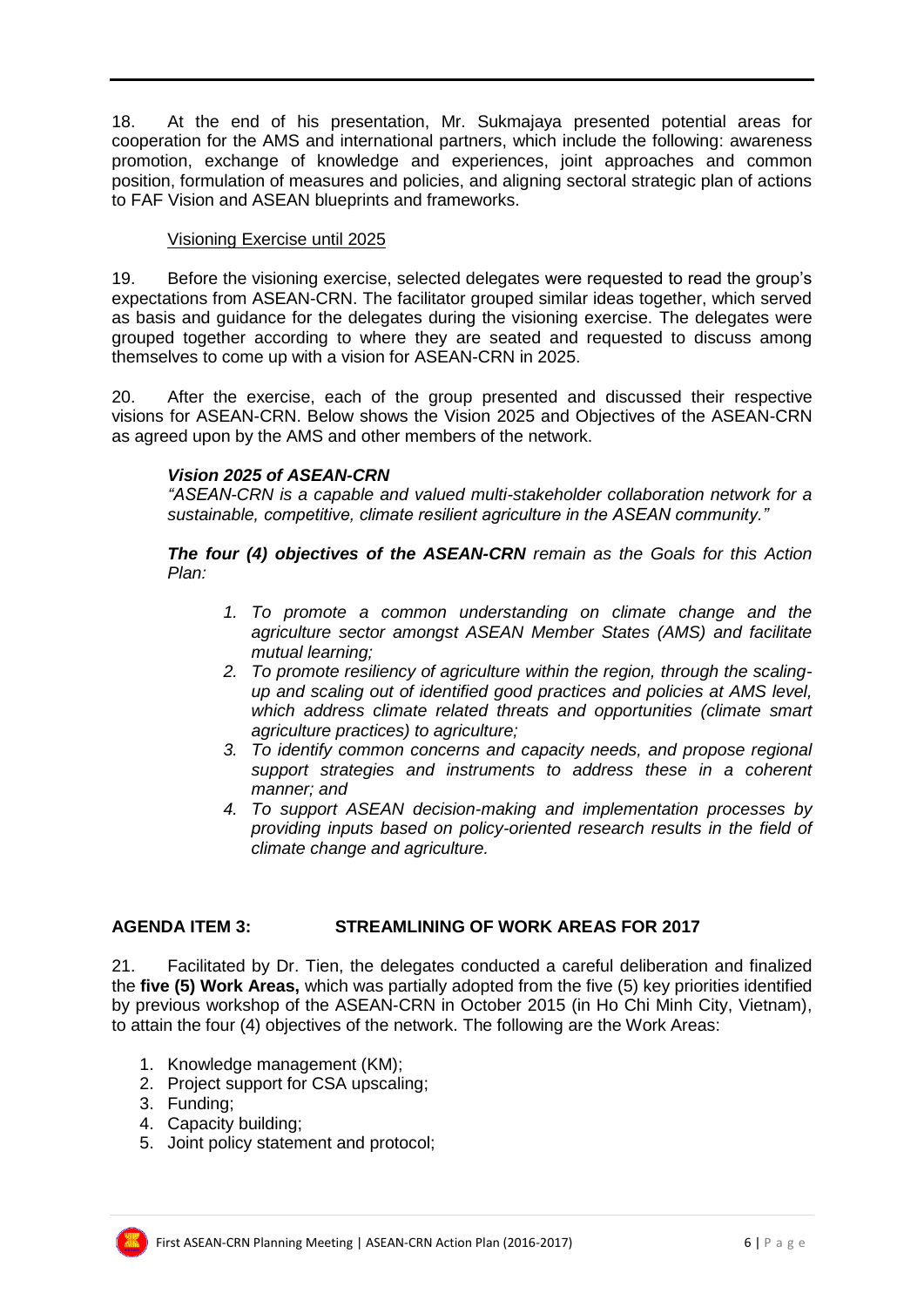#### **AGENDA ITEM 4: TECHNICAL ADVISORY SERVICES AVAILABLE FROM PARTNERS**

22. After the exercise on identifying the Work Areas, presentations from the partners have been conducted. This session aimed to provide ASEAN-CRN with existing programs and initiatives which could support the network in the promotion of CSA practices within its two-year timeframe. Representatives from IRRI, FAO, Forestry and Climate Change Project (FOR-CC) and ASEAN Sustainable Agrifood Systems (ASEAN-SAS) projects under GAP-CC, and CCAFS each provided brief presentations of their current programs and activities which could be linked with and supported the network. Complete details of each of the partner presentations can be found on **ANNEX 4** to **7**, while the highlights are as follows:

#### IRRI Initiatives to Support Climate Resilient Agriculture in ASEAN Member States

23. Dr. Tri Setiyono, IRRI Scientist/Crop Modeler under the Social Sciences Division presented the current and pipeline activities of several technologies and services in their institute which could be of use to the ASEAN-CRN. These include:

- Alternate Wetting and Drying
- Stress tolerant varieties (STVs)
- Capacity building
- Geographic Information System (GIS) support
- Rice Crop Manager
- Platform for information sharing and policy mainstreaming for implementation of CSA practices
- Sustainable Rice Platform
- Pest and Disease Management

#### Work Program 2016-2017: FAO and Climate Change in Asia and the Pacific

24. Mr. Beau Damen, FAO Natural Resources Officer - Climate Change & Bioenergy, presented FAO's role, areas of work, international agreements which they are collaborating with other organizations, and CSA activities for potential collaboration with ASEAN-CRN, namely:

- FAO Activities (2016) International Agreements
	- Post-COP experts meeting in February 2016
	- Subsidiary Body for Scientific and Technological Advice (SBSTA) Submission Development Workshop
	- Emission Inventory and Measurement, Reporting and Verification (MRV) Development to support Intended Nationally Determined Contributions (INDCs) implementation under the FAO Monitoring and Assessment of Greenhouse Gas Emissions and Mitigation Potential in Agriculture (MAGHG) Program in collaboration with IRRI/CCAFS
- FAO Activities (2016/2017) CSA
	- Preparation of State of Food and Agriculture (SOFA) 2016 and regional CSA alliance
	- Research program on CSA and Green Infrastructure
	- Supporting regional CSA program
- FAO Activities (2016/2017) CSA
	- Implementation of NAP program in three (3) ASEAN countries
	- Regional consultation and programming on climate information services, insurance, and social protection
	- High-level Forum on CSA and Disaster Risk Reduction (DRR)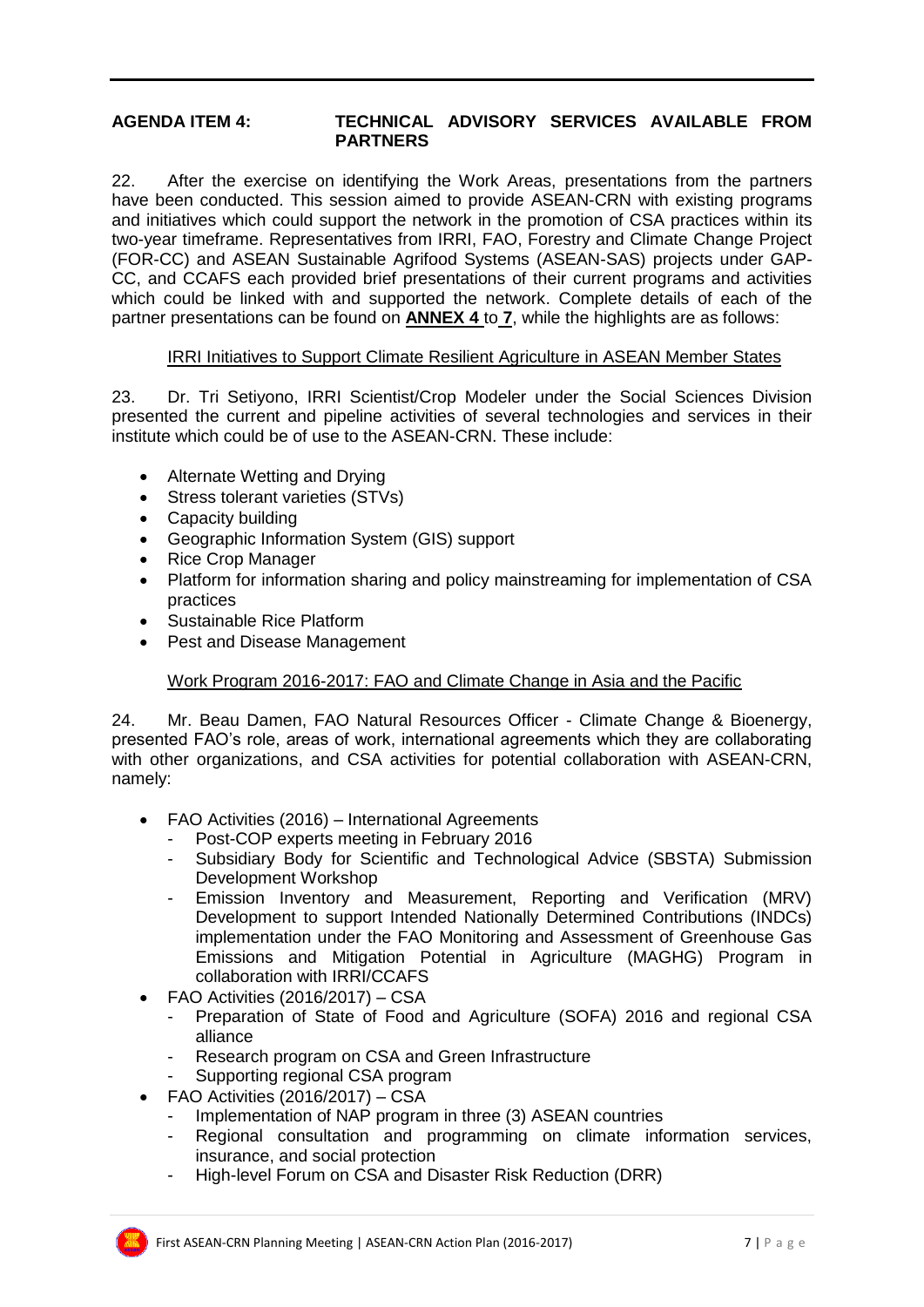- Technical consultation on integrating CSA and DRR

#### GIZ/GAP-CC Support to the ASEAN-CRN

25. GIZ/GAP-CC Senior Adviser Ms. Imelda Bacudo provided a run through of their support to the ASEAN-CRN under the FOR-CC Climate Smart Value Chain component, which include the following:

- Overall, supports and acts as secretariat to the network that is chaired by Thailand
- Hosts the website of the ASEAN-CRN.
- Thematic exchanges between the AMS (e.g. crop insurance between Vietnam and the Philippines, and knowledge exchange on maize seed village between Lao PDR and Thailand).
- On funding, supports to increase the awareness and access to of the AMS on the appropriate funds available for scaling-up CSA practices, for instance, capacity building on proposal development, etc.
- On concept note development, supports the AMS in developing proposals to be submitted to the Adaptation Fund, synergizing Early Warning System (EWS) in the region, and gender-sensitizing these proposals in collaboration with WOCAN.
- On inputs to policy briefs, GAP-CC in partnership with FAO will assist in the SBSTA contribution; possibility to submit the results of the regional study on the "Promotion of Climate Resilience for Food Security in ASEAN" to SBSTA. In addition, the development of a generic Cost Benefit Analysis (CBA) tool that will give more informed decisions for adaptation options and opportunities for pilot-testing in some AMS
- Revision of the ASEAN Regional Guidelines to be more inclusive of other practices and methodologies

26. Ms. Bacudo added that GAP-CC will commit to liaise with development partners to bring support closer to the needs of the AMS.

#### ASEAN Sustainable Agrifood Systems and Partner Projects

27. Mr. Suriyan Vichitlekarn, BRIA Regional Project Director under the ASEAN-SAS module of GAP-CC presented investments by various stakeholders of regionally-coordinated policies and strategies for sustainable agriculture, and promotion of climate resilient agriculture through inclusive value chain and public-private partnership (PPP). Mr. Suriyan gave a background information on ASEAN-SAS and the two (2) projects it supports:

- ASEAN-SAS aims to enable the AMS to implement the ASEAN Integrated Food Security (AIFS) Framework and its Strategic Plan of Action on Food Security (SPA-FS) by focusing on the promotion of sustainable food production at the national level until 2017. Its commodities are rice, fruits, and vegetables and is composed of three (3) components: policy framework, production technologies, and market linkages at the national and regional level
- Two projects of ASEAN-SAS:
	- *(1) BRIA:* a PPP project that is regional in nature but focuses on action at the national level and on the ground in four (4) AMS – Indonesia, Philippines, Thailand, and Vietnam until 2017 – to see how PPP can support inclusive and efficient rice value chain. The project aims to highlight sustainable practices that show immediate benefit to farmers in terms of reduction of input cost, enhancing productivity.
	- *(2) Remote sensing-based Information and Insurance for Crops in Emerging Countries (RIICE):* Aims to reduce vulnerability of small-farmers in five countries,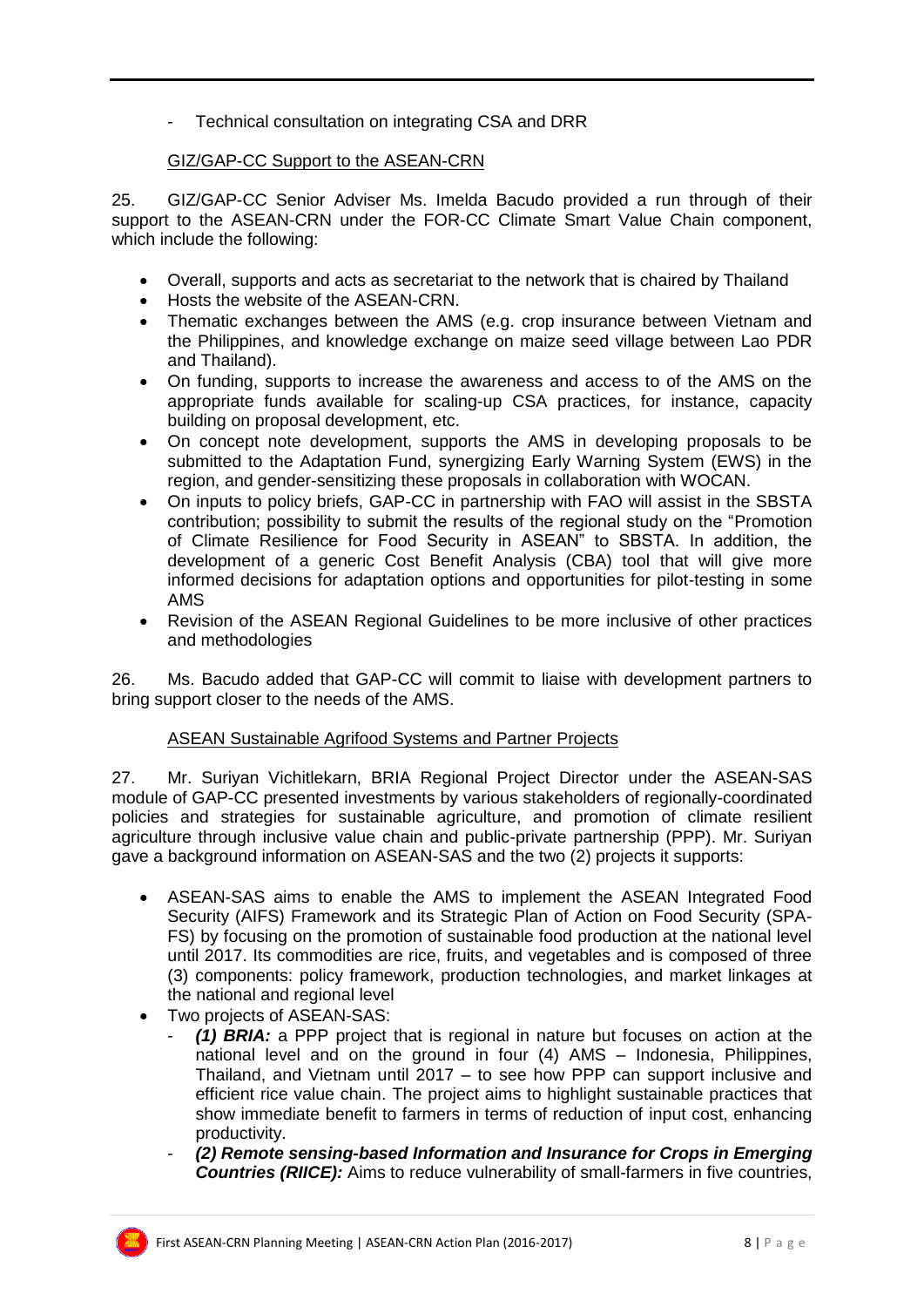including four (4) AMS countries (Cambodia, Philippines, Thailand and Vietnam) as well as in India. RIICE is a public-private development partnership with five consortium members: the Swiss Agency for Development and Cooperation (DEZA), the main funder of the project, GIZ (on behalf of BMZ), the International Rice Research Institute (IRRI), sarmap SA (a Swiss-based satellite technology company) and Allianz Re. The project focuses on two components: 1) Developing an innovative remote sensing technology which enables countries in Southeast Asia to map and regularly monitor their rice production, to forecast rice yields and to assess damages in case of natural disasters. 2.) Applying this satellitegenerated information to develop new or make existent crop insurance schemes for rice farmers more transparent and efficient and thus strengthen their resilience.

28. Mr. Suriyan mentioned that sustainability, market-based and inclusive value chain approaches are important aspects in dealing with climate resiliency in agriculture. He further cited several entry points for synergies and partnership for the ASEAN-CRN.

#### CCAFS and ASEAN-CRN Partnership in 2016-2017

29. On behalf of the CCAFS Regional Leader for Southeast Asia, Mr. Michael Sheinkman, Collaborative Research Scientist, discussed opportunities for collaboration on Early Warning and Climate Services, SBSTA, and Policy Analysis that supports an enabling environment for climate resilience. Highlights of his presentation are :

- **Early Warning and Climate Services:** Build agricultural forecasting capacity through use of CCAFS Regional Agricultural Forecasting Toolbox (CRAFT) to model the impacts of climate variability on agricultural production, using seasonal climate forecast and historical climate data. Partners are national meteorological services and Regional Integrated Multi-Hazard Early Warning System for Africa and Asia (RIMES) One challenge will be the agricultural data needed for model inputs and validation: Data collected by administrative units will need to be reformatted to grid cells for use in models. One opportunity for collaboration is through the FAO Regional Food Security Statistics project which builds capacity to prepare an annual Food Balance Sheet and analyze household consumption data using the Food Security Statistics Module. These two provide a good indication of food security status of the country, sub-national areas, and population groups.
- **SBSTA 44 Submissions:** Global Workshops are planned for May 2016: (1) Identifcation of Adaptation Measures (2) Identification and Assessment of Agricultural Practices and Technologies. Guidance documents are being prepared by CCAFS for publication in January 2016 CCAFS could assist ASEAN CRN to prepare SBTSA submissions, so its ideas and interests are considered by the global community. In 2015, CCAFS assisted African nations to prepare submissions to SBSTA 42 on early warning.
- **Policies, Institutions, and Information Flows:** Examples of policy analyses which could be replicated by ASEAN at national and/or regional level include: Myanmar CSA Strategy; Lao PDR Rice Policy Study; Review of Agricultural Food Security, Food Systems and Climate Change Adaptation Policies, Institutions and Actors (CCAFS Working Paper 82); and the Global Alliance for CSA Action Plan.

30. Mr. Sheinkman identified several opportunities to finance these activities, including: the Climate Technology Centre and Network (CTCN) and the Climate Technology Network and Finance Center (CTNFC).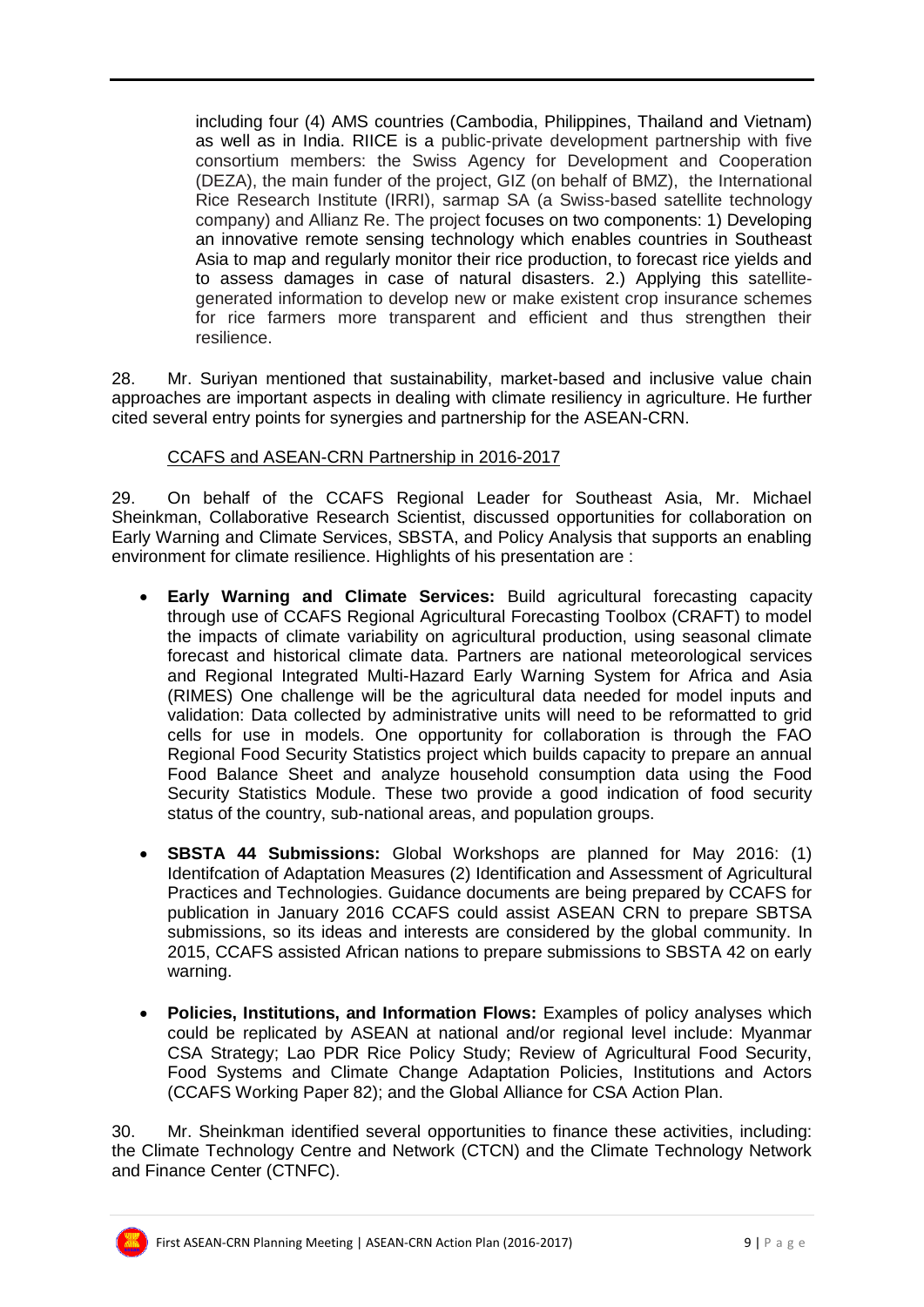31. After the partner presentations, the delegates were requested by the facilitator to provide a feedback on what they felt about the session on Day 1, particularly the things that they liked and the things that need further improvement, which are summarized as follows:

| rable 2.5 difficially be participally streamack     |                                                   |
|-----------------------------------------------------|---------------------------------------------------|
| The things I liked about the session                | The things that need further improvement          |
| Feeling:                                            |                                                   |
| Very nice                                           |                                                   |
| Good start for the ASEAN-CRN                        |                                                   |
| <b>Results:</b>                                     | <b>Results:</b>                                   |
| Clear vision 2025 and goals                         | To focus on community & CSA                       |
|                                                     | Working areas must be clear                       |
| <b>Workshop process:</b>                            | Workshop process:                                 |
| The way sessions were facilitated                   | Time management                                   |
| Open discussion/free interaction<br>$\bullet$       | Need more time to explore inputs and<br>$\bullet$ |
| Kept everyone engage<br>٠                           | options from group discussions                    |
| Good way to formulate ideas<br>$\bullet$            | Group work presentation over time<br>$\bullet$    |
| Clarification of meanings and concepts<br>$\bullet$ | Linkages with other partners/donors               |
| Formulation of plans from brainstorming<br>٠        | Should be more active and straight to             |
| Good participation<br>٠                             | the point                                         |
| Presentation/visualization using charts             | Clearer guidance on work outputs and<br>$\bullet$ |
| and cards                                           | process in group work                             |
| Inputs from partners:                               | Inputs from participants:                         |
| Got many ideas from participants                    | Commitments                                       |
| Technical advices from others                       |                                                   |
|                                                     | Others:                                           |
|                                                     | Capacity building                                 |
|                                                     | Reminding what we have started and                |
|                                                     | progress up to date                               |

#### **Table 2.Summary of participant's feedback**

# **DAY 2**

32. Dr. Tien kicked-off the Day 2 session with a brief review of DAY 1 activities and a presentation of the results of the feedback gathered from the participants. It was followed by a brief presentation of Dr. Jeanette Gurung, WOCAN Executive Director, on the importance of taking gender into consideration in CSA practices policies, research and implementation (**ANNEX 8)**.

#### **AGENDA ITEM 5: DEVELOPMENT OF THE REGIONAL WORKPLAN AND UPDATE OF PROGRESS AND ACHIEVEMENTS OF NATIONAL EFFORTS**

33. Prior to the start of the Day 2 session, a **Reporting on National Progress** was conducted by each of the member states to give an update on what is being done, the status and achievements of each of their national efforts on promoting CSA practices as laid out in their national plans and projects by filling out the work sheet.

34. Each AMS presented the updates and current status of their national progress to the rest of the participants. Afterwards, other interested AMS were requested to put a sticker to the CSA practices that they wish to collaborate together on from each of the worksheet. The outputs of each of the AMS can be seen on **ANNEX 9**.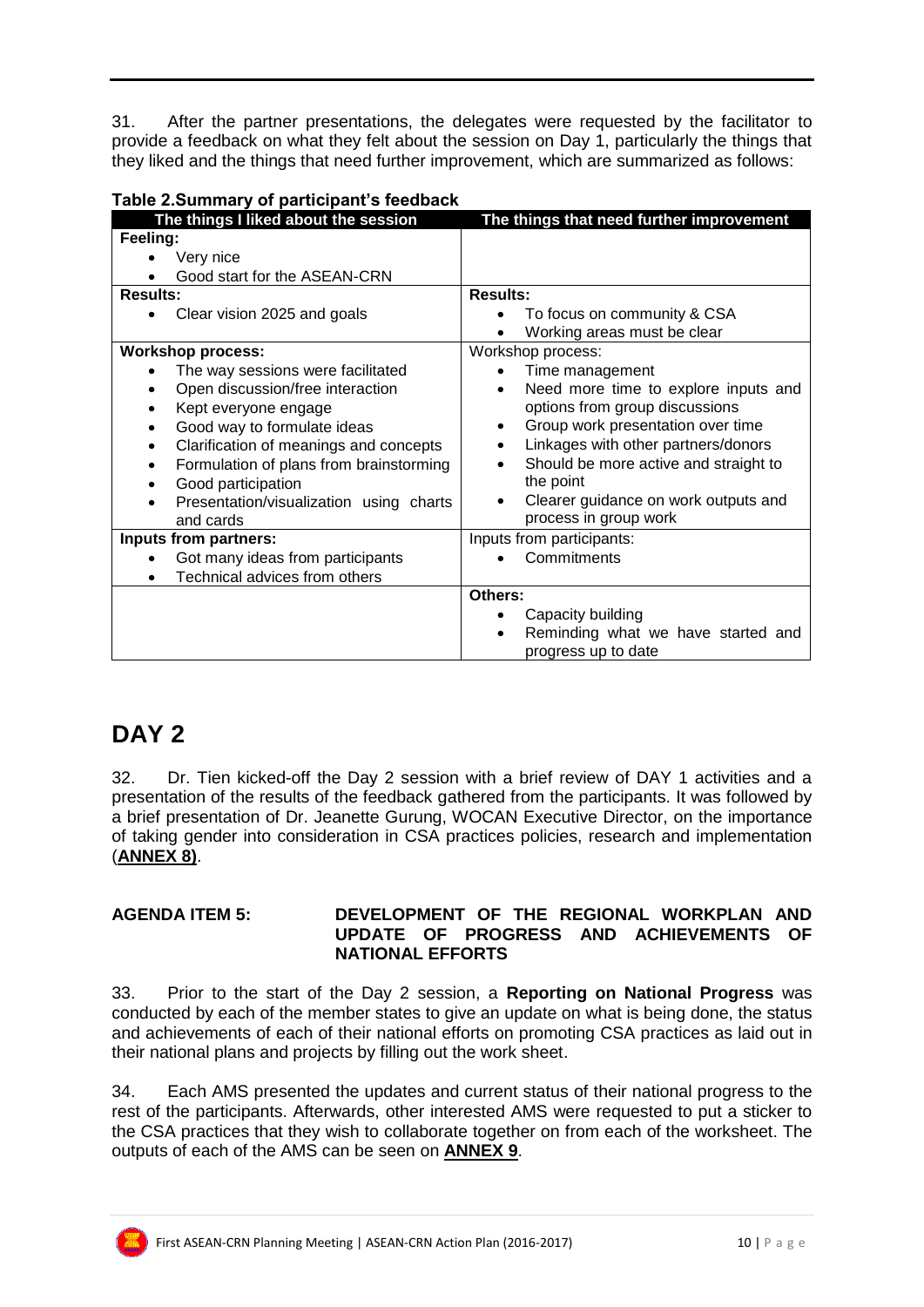35. From the presentation of the updates and progress of the AMS's national efforts, eight (8) **Fields for Regional Cooperation** of the ASEAN-CRN has been agreed upon by the country representatives from the seven (7) AMS including Cambodia, Lao PDR, Indonesia, Myanmar, Philippines, Thailand, and Vietnam. Similar and existing CSA practices resulting from each of the AMS's update of the national efforts were clustered and formed part of the ASEAN-CRN Work Plan, which is subject to regional collaboration among AMS. The lead member state and country participants in each field of cooperation have likewise been identified.

36. Below summarizes the fields of cooperation agreed upon by the member states showing the lead and participating countries.

|                                                           |           |           |    | <b>ASEAN Member States</b> |           |           |           |     |
|-----------------------------------------------------------|-----------|-----------|----|----------------------------|-----------|-----------|-----------|-----|
| <b>Field of Cooperation</b>                               | <b>CA</b> | <b>LA</b> | ID | МM                         | <b>PH</b> | <b>TH</b> | <b>VN</b> | sum |
| <b>Model Farming</b>                                      |           | $\Omega$  |    |                            |           |           | O         |     |
| Crop Management                                           | O         | O         |    | $\Omega$                   | O         | O         | O         |     |
| STVs seed production<br>3.                                | O         | O         | O  | O                          |           | O         | $\Omega$  |     |
| Appropriate CSA-TP<br>4.                                  | O         | $\Omega$  |    |                            | O         |           |           |     |
| Post-harvest Handling<br>5.                               |           | $\Omega$  |    |                            | $\Omega$  |           |           |     |
| Crop Insurance<br>6.                                      | O         | O         | O  |                            | O         |           |           |     |
| <b>Early Warning and Climate</b><br>7.<br><b>Services</b> |           | $\Omega$  | O  |                            | O         | O         | O         |     |
| <b>Pest Surveillance</b><br>8.                            |           | $\Omega$  |    | $\Omega$                   |           | $\Omega$  | $\Omega$  |     |
| sum                                                       | 5         |           | 5  |                            |           | 5         |           |     |

**Table 3. Fields for Regional Cooperation of the ASEAN-CRN.**

Note:

| . |                                                                                                             |
|---|-------------------------------------------------------------------------------------------------------------|
|   | $\begin{vmatrix} 0 & \end{vmatrix} = \begin{vmatrix} \end{vmatrix}$ Participate in the field of cooperation |
|   | $\sqrt{\phantom{a}}$ =   Lead regional coordination of the particular field                                 |

37. Based on the common fields of interest and leading roles presented in **Table 3**, the participants have developed the ASEAN-CRN Action Plan 2016-2017. The workplan includes eight (8) identified fields of cooperation, major activities of each filed with details on timeframe, support needed and potential partners.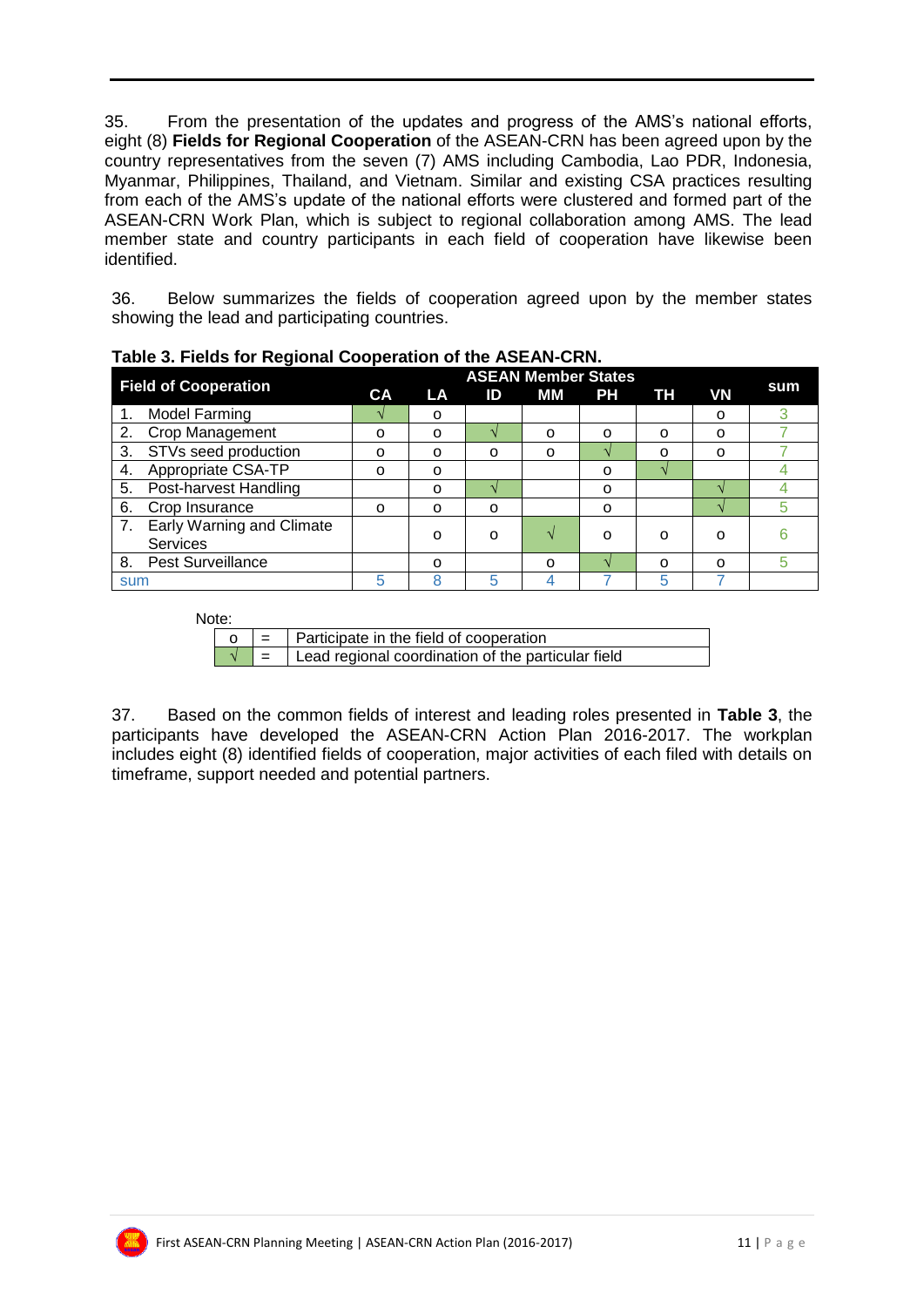### **Action Plan 2016-2017**

#### **1. Model Farming**

Countries involved: Cambodia, Lao PDR, and Vietnam

|                         | 2016           |     |    |                | 2017           |    |    |                |                                   | <b>Potential</b> |
|-------------------------|----------------|-----|----|----------------|----------------|----|----|----------------|-----------------------------------|------------------|
| <b>Activities</b>       | Q <sub>1</sub> | Q2  | Q3 | Q <sub>4</sub> | Q <sub>1</sub> | Q2 | Q3 | Q <sub>4</sub> | <b>Support Needed</b>             | <b>Partners</b>  |
| Designing farming model |                |     |    |                |                |    |    |                | Fund for<br>$\bullet$             | CCAFS.           |
| Rice package<br>a)      |                |     |    |                |                |    |    |                | proposal                          | OXFAM,           |
| Cash crop<br>b)         |                |     |    |                |                |    |    |                | GIZ,<br>writing                   |                  |
| package                 |                |     |    |                |                |    |    |                | GEF,<br>Consultation<br>$\bullet$ |                  |
| Aquaculture<br>C)       |                |     |    |                |                |    |    |                | <b>USAID</b><br>meeting at        |                  |
| Rice-shrimp<br>d)       |                |     |    |                |                |    |    |                | local level                       | (feed for        |
| farming                 |                |     |    |                |                |    |    |                | future),<br>Capacity<br>$\bullet$ |                  |
| Livestock and<br>e)     |                |     |    |                |                |    |    |                | <b>SPIRE</b><br>building for      |                  |
| bio-energy              |                |     |    |                |                |    |    |                | implementers                      | (national        |
| 1.1 Develop concept     |                |     |    |                |                |    |    |                | Establish<br>$\bullet$            | program),        |
| note                    |                |     |    |                |                |    |    |                | <b>FAO</b><br>national multi-     |                  |
| 1.2 Develop full        |                | (4) |    |                |                |    |    |                | stakeholders                      |                  |
| proposal                |                |     |    |                |                |    |    |                | taskforce                         |                  |
| 1.3 Completed farm      |                |     |    |                |                |    |    |                |                                   |                  |
| model                   |                |     |    |                |                |    |    |                |                                   |                  |
| 1.4 Start operation of  |                |     |    |                |                |    |    |                |                                   |                  |
| cash crop and           |                |     |    |                |                |    |    |                |                                   |                  |
| livestock models        |                |     |    |                |                |    |    |                |                                   |                  |
| 1.5 Start operation of  |                |     |    |                |                |    |    |                |                                   |                  |
| rice, cash crop,        |                |     |    |                |                |    |    |                |                                   |                  |
| livestock, and          |                |     |    |                |                |    |    |                |                                   |                  |
| aquaculture             |                |     |    |                |                |    |    |                |                                   |                  |
| 1.6 Scaling up and      |                |     |    |                |                |    |    |                |                                   |                  |
| scaling out             |                |     |    |                |                |    |    |                |                                   |                  |
| 1.7 Economic analysis   |                |     |    |                |                |    |    |                |                                   |                  |
| 1.8 Scenario driven     |                |     |    |                |                |    |    |                |                                   |                  |
| policy                  |                |     |    |                |                |    |    |                |                                   |                  |
| 1.9 Reconfirming policy |                |     |    |                |                |    |    |                |                                   |                  |

Note:  $(4)$  = April

Additional information from partner agency (FAO):

- FAO would also be in a position to support this initiative.
- Under the regional rice initiative FAO has been documenting aquatic biodiversity and rice-based aquaculture systems in Lao PDR – but also in Indonesia and the Philippines. It may be useful to draw upon this work when developing this activity.
- With respect to the bio-energy component, FAO has been working closely with SOM-AMAF to develop a regional approach on bio-energy and food security. As part of this work, we have documented a number of successful cases of small-scale bio-energy systems across the region including documenting market models for a number of successful livestock energy systems. FAO is currently preparing a publication on this work and a regional funding proposal.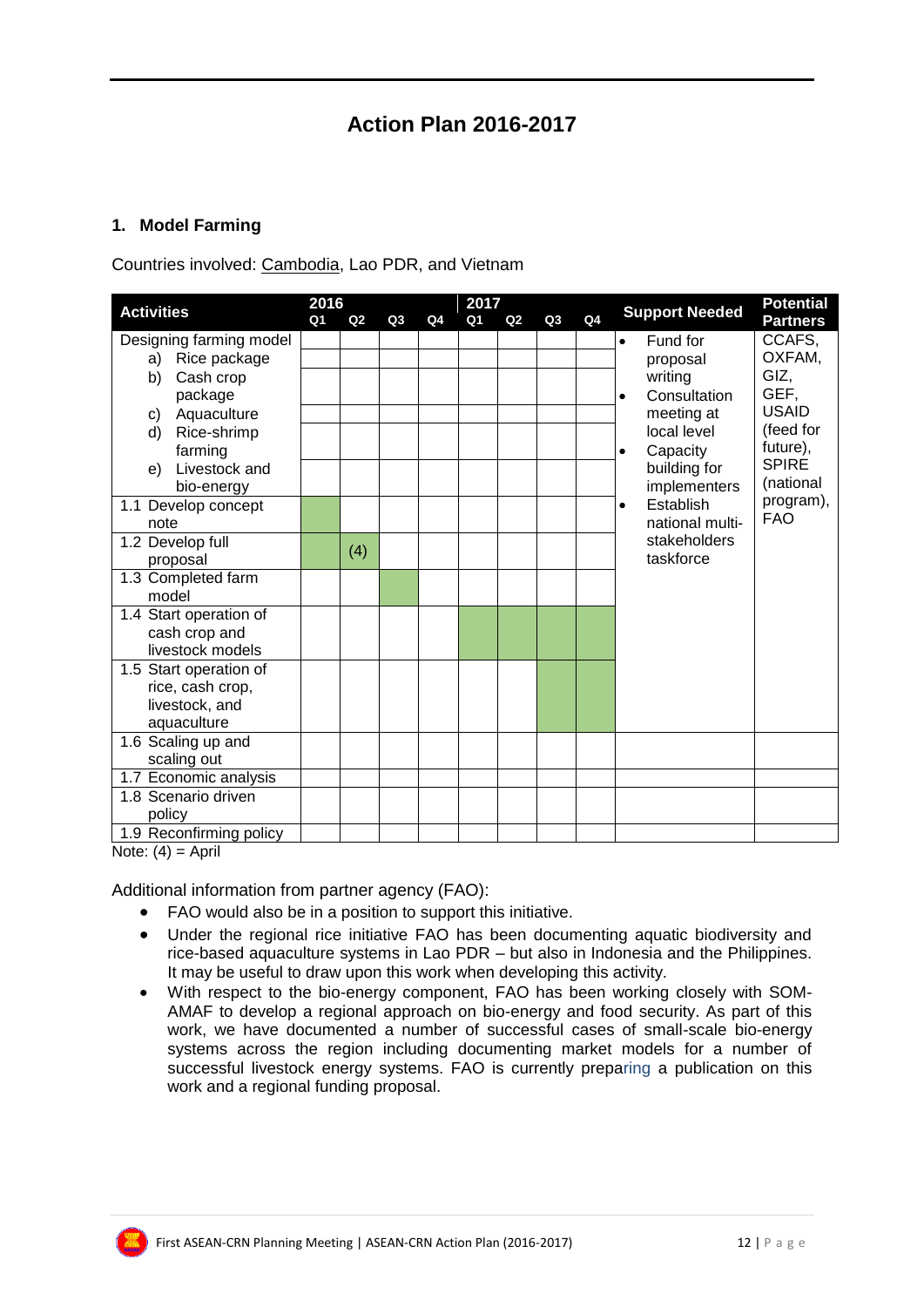#### **2. Crop Management**

Countries involved: Indonesia, Cambodia, Lao PDR, Myanmar, Philippines, Thailand, and Vietnam

Concerned agencies in Vietnam: including

- A. VAAS-VN: Cuulong Rice Institute, Vietnam
- B. VAAS-VN: Soil and Fertilizer Institute
- C. DCP
- D. IPSARD
- E. Department of Agro-processing
- F. VAAS-VN: Agri-Environment Institute

|                                                                                   | 2016 |     |    | 2017 |    |     |    | <b>Support</b> | <b>Potential</b>  |                        |
|-----------------------------------------------------------------------------------|------|-----|----|------|----|-----|----|----------------|-------------------|------------------------|
| <b>Activities</b>                                                                 | Q1   | Q2  | Q3 | Q4   | Q1 | Q2  | Q3 | Q4             | <b>Needed</b>     | <b>Partners</b>        |
| 2.1 Piloting                                                                      |      |     |    |      |    |     |    |                | Fund<br>$\bullet$ | IRRI, FAO              |
| 2.1.1 Selection of STV<br>rice and maize<br>varieties (A)                         |      | (5) |    |      |    |     |    |                | Technology        |                        |
| 2.1.2 Soil and nutrient<br>management<br>(crop, soil,<br>fertilizer) (B)          |      | (6) |    |      |    | (5) |    |                |                   |                        |
| 2.1.3 Develop cropping<br>calendar<br>(seasoning), and<br>GAP (C)                 |      | (6) |    |      |    |     |    |                |                   |                        |
| 2.2 Eco-labelling and<br>Value chain (D & E)                                      |      |     |    |      |    |     |    |                |                   | Thailand,<br>Indonesia |
| 2.3 Using of crop<br>residue                                                      |      | (4) |    |      |    |     |    |                |                   | Lao PDR,<br>Indonesia  |
| 2.4 Implementation and<br>knowledge sharing<br>on Alternate Wetting<br>and Drying |      |     |    |      |    |     |    |                |                   |                        |

Note:  $(4)$  = April;  $(5)$  = May; and  $(6)$  = June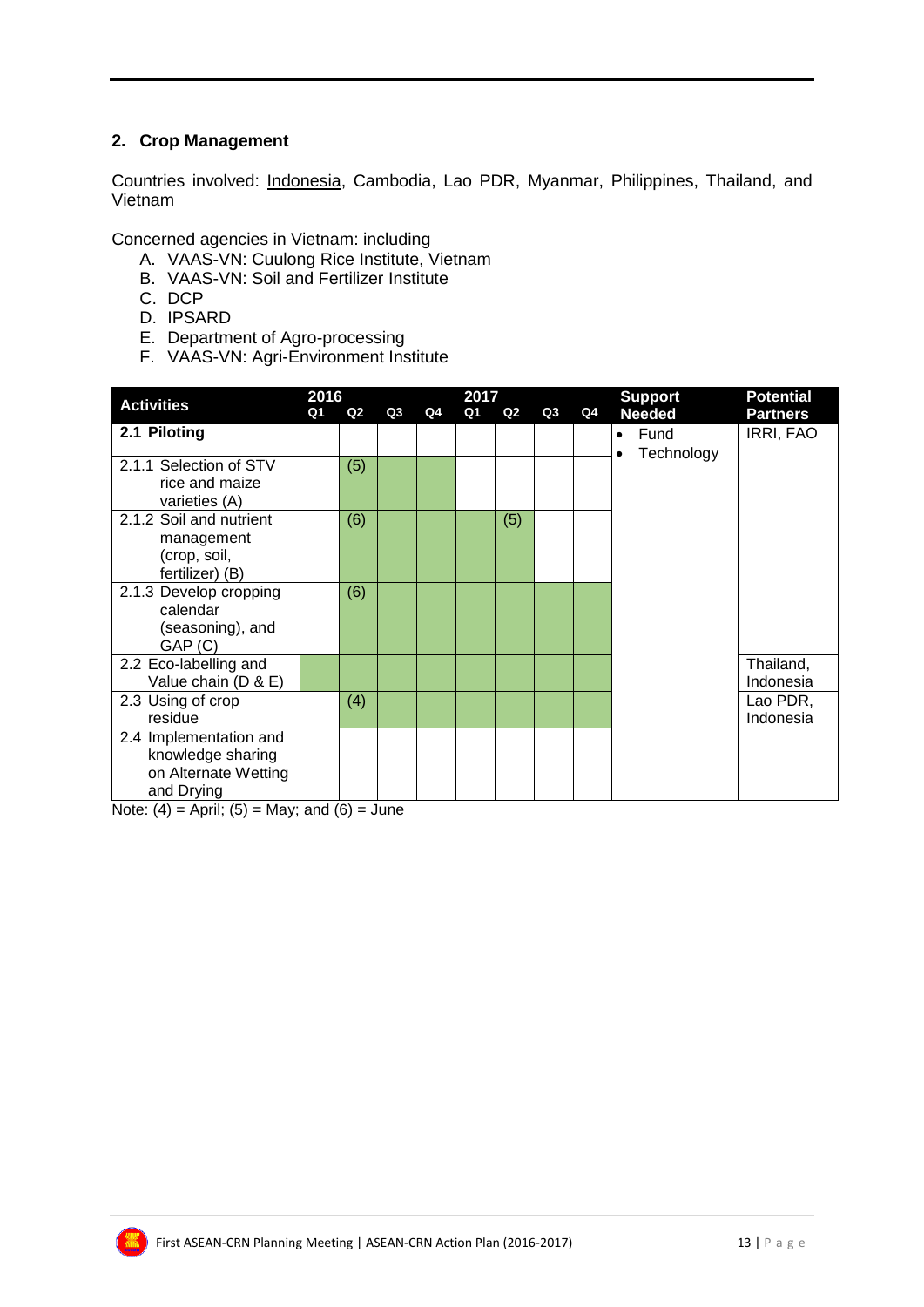#### **3. STVs Seed Production**

Countries involved: Philippines, Cambodia, Lao PDR, Indonesia, Myanmar, Thailand, and Vietnam

|                           | 2016<br>2017 |    |    |    |    |               |    |                | <b>Potential</b><br><b>Support</b> |  |
|---------------------------|--------------|----|----|----|----|---------------|----|----------------|------------------------------------|--|
| <b>Activities</b>         | Q1           | Q2 | Q3 | Q4 | Q1 | $\mathbf{Q2}$ | Q3 | Q <sub>4</sub> | <b>Needed</b><br><b>Partners</b>   |  |
| Knowledge management      |              |    |    |    |    |               |    |                | IRRI,<br>Seed<br>$\bullet$         |  |
| 3.1 Inventory of STVs     |              |    |    |    |    |               |    |                | PHILRICE,<br>storage               |  |
| 3.2 Introduce technology  |              |    |    |    |    |               |    |                | PPP.<br>Seed lab<br>$\bullet$      |  |
| and demonstration of      |              |    |    |    |    |               |    |                | International<br>experts<br>٠      |  |
| seed production and       |              |    |    |    |    |               |    |                | Agencies                           |  |
| buffer stocking           |              |    |    |    |    |               |    |                | (GIZ),                             |  |
| <b>Capacity building</b>  |              |    |    |    |    |               |    |                | AVRDC,                             |  |
| 3.3 Training on seed      |              |    |    |    |    |               |    |                | <b>PGRI-IFGRI</b>                  |  |
| production, seed          |              |    |    |    |    |               |    |                |                                    |  |
| testing, and              |              |    |    |    |    |               |    |                |                                    |  |
| certification             |              |    |    |    |    |               |    |                |                                    |  |
| 3.4 Training on hybrid    |              |    |    |    |    |               |    |                |                                    |  |
| STV (maize)               |              |    |    |    |    |               |    |                |                                    |  |
| <b>Up-scaling</b>         |              |    |    |    |    |               |    |                |                                    |  |
| 3.5 Seed grower/farmer    |              |    |    |    |    |               |    |                |                                    |  |
| training and              |              |    |    |    |    |               |    |                |                                    |  |
| demonstration of          |              |    |    |    |    |               |    |                |                                    |  |
| technology                |              |    |    |    |    |               |    |                |                                    |  |
| <b>Policy</b>             |              |    |    |    |    |               |    |                |                                    |  |
| 3.6 Propose policy based  |              |    |    |    |    |               |    |                |                                    |  |
| on results of             |              |    |    |    |    |               |    |                |                                    |  |
| implementation            |              |    |    |    |    |               |    |                |                                    |  |
| 3.7 Adoption rate of STVs |              |    |    |    |    |               |    |                |                                    |  |
| by farmers and the        |              |    |    |    |    |               |    |                |                                    |  |
| private sector            |              |    |    |    |    |               |    |                |                                    |  |
| <b>Funding</b>            |              |    |    |    |    |               |    |                |                                    |  |
| 3.8 Linking to funding    |              |    |    |    |    |               |    |                |                                    |  |
| sources                   |              |    |    |    |    |               |    |                |                                    |  |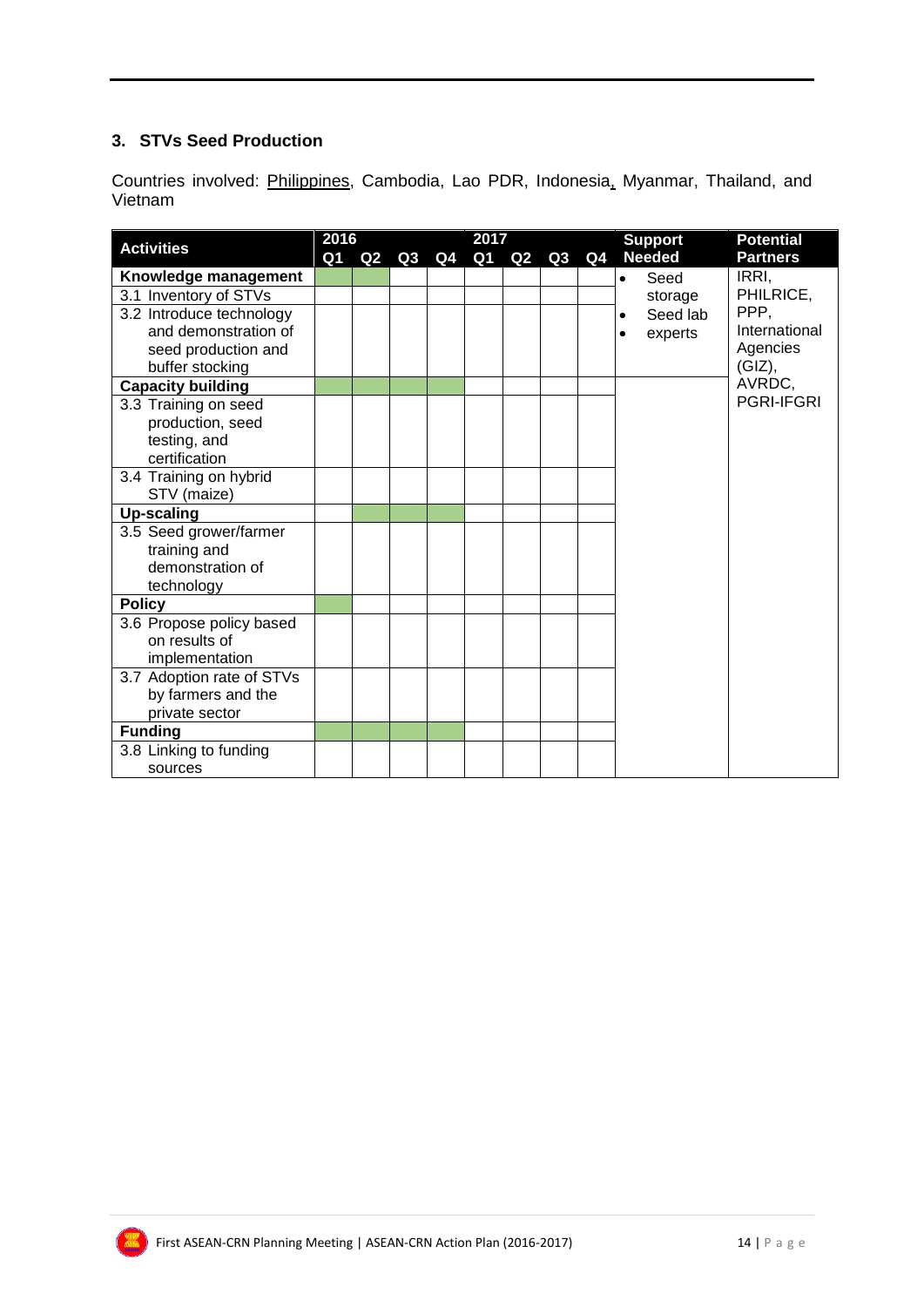#### **4. Appropriate CSA-TP:** Design of suitable CSA technology package in vulnerable areas

Countries involved: Thailand, Cambodia, Lao PDR, and Philippines

|                                                                                                           |                     | 2016                |        |        | 2017             |                     |                     |   | <b>Support</b>                                                              | <b>Potential</b>                                                            |  |
|-----------------------------------------------------------------------------------------------------------|---------------------|---------------------|--------|--------|------------------|---------------------|---------------------|---|-----------------------------------------------------------------------------|-----------------------------------------------------------------------------|--|
| <b>Activities</b>                                                                                         | Q<br>$\blacksquare$ | Q<br>$\overline{2}$ | Q<br>3 | Q<br>4 | Q<br>$\mathbf 1$ | Q<br>$\overline{2}$ | Q<br>$\overline{3}$ | Q | <b>Needed</b>                                                               | <b>Partners</b>                                                             |  |
| Knowledge                                                                                                 |                     |                     |        |        |                  |                     |                     |   |                                                                             | All stakeholders                                                            |  |
| management                                                                                                |                     |                     |        |        |                  |                     |                     |   |                                                                             | including:                                                                  |  |
| 4.1 Stock taking/mapping<br>of existing CSA<br>technology in<br>vulnerable areas<br>4.2 Identify gaps and |                     |                     |        |        |                  |                     |                     |   |                                                                             | gender, women,<br>local<br>government,<br>public agencies,<br>international |  |
| constraints in scaling<br>up CSA technology                                                               |                     |                     |        |        |                  |                     |                     |   |                                                                             | organizations,<br>such as FAO,                                              |  |
| 4.3 Assessment and<br>design of suitable<br>technology package<br>including gender<br>analysis            |                     |                     |        |        |                  |                     |                     |   |                                                                             | and private<br>sector                                                       |  |
| <b>Scaling up</b>                                                                                         |                     |                     |        |        |                  |                     |                     |   |                                                                             |                                                                             |  |
| 4.4 Scale-up and scale-<br>out technology<br>packages (4C)<br>(1 cropping season)                         |                     |                     |        |        |                  |                     |                     |   |                                                                             |                                                                             |  |
| <b>Funding</b>                                                                                            |                     |                     |        |        |                  |                     |                     |   | Fund for<br>$\bullet$                                                       | FAO,                                                                        |  |
| 4.5 Implement project<br>activities                                                                       |                     |                     |        |        |                  |                     |                     |   | proposal<br>development                                                     | CCAFS,<br>GAP-CC                                                            |  |
| <b>Capacity building</b>                                                                                  |                     |                     |        |        |                  |                     |                     |   | Effective<br>$\bullet$                                                      |                                                                             |  |
| 4.6 Joint assessment of<br>impacts and pathway<br>with all stakeholders<br>and PPP                        |                     |                     |        |        |                  |                     |                     |   | communicati<br>on tools<br>Decision-<br>$\bullet$<br>making tools<br>to CSA |                                                                             |  |
| <b>Policy</b>                                                                                             |                     |                     |        |        |                  |                     |                     |   |                                                                             |                                                                             |  |
| 4.7 Provide evidence<br>based policy<br>recommendation                                                    |                     |                     |        |        |                  |                     |                     |   | Policy brief<br>$\bullet$<br>Policy<br>$\bullet$<br>dialogue                |                                                                             |  |
| 4.8 Mainstream CSA in<br>national policies and<br>commitments                                             |                     |                     |        |        |                  |                     |                     |   | Stakeholder<br>$\bullet$<br>seminars<br>(national &                         |                                                                             |  |
| 4.9 Provide inputs to<br>SBSTA, COP, and<br><b>UNFCCC</b>                                                 |                     |                     |        |        |                  |                     |                     |   | regional)                                                                   |                                                                             |  |

Additional information from partner agency (FAO):

 FAO welcomes the opportunity to support this initiative and is currently investigating options to use its technical cooperation program funds to kick-start this work.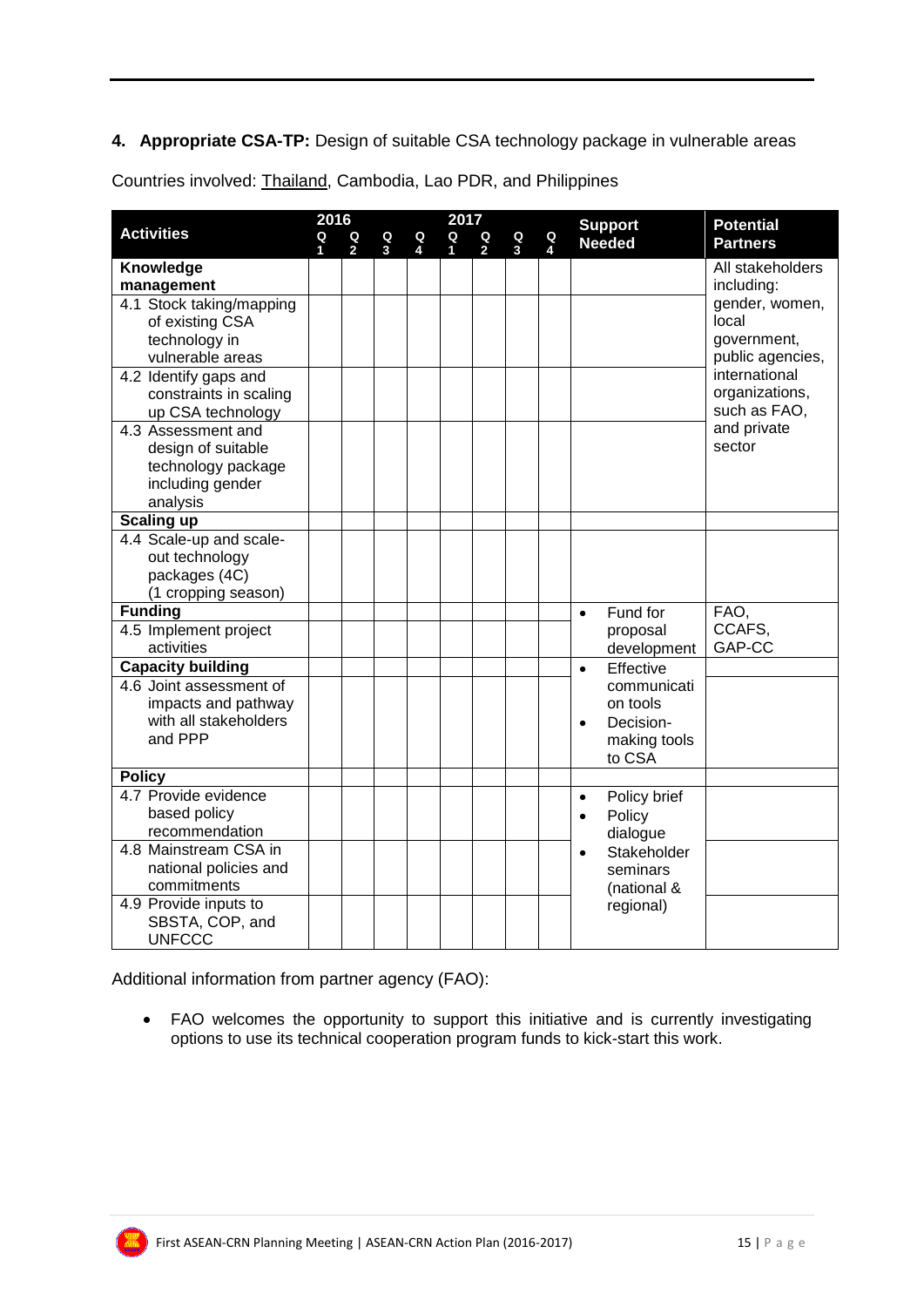#### **5. Post-harvest Handling**

Countries involved: Indonesia & Vietnam, Lao PDR, and Philippines

Concerned agencies in Indonesia:

- A. IAARD
- B. MOA
- C. Balitbangtan

| <b>Activities</b>               | 2016 |                |    |    | 2017 |    |    |    | <b>Support</b>  | <b>Potential</b> |
|---------------------------------|------|----------------|----|----|------|----|----|----|-----------------|------------------|
|                                 | Q1   | Q <sub>2</sub> | Q3 | Q4 | Q1   | Q2 | Q3 | Q4 | <b>Needed</b>   | <b>Partners</b>  |
| <b>Knowledge Management</b>     |      |                |    |    |      |    |    |    | $\bullet$ Human | JAIF,            |
| 5.1 Develop technology to       |      |                |    |    |      |    |    |    | resources       | University,      |
| reduce post-harvesting          |      |                |    |    |      |    |    |    | Expert          | PPP,             |
| losses (R&D)                    |      |                |    |    |      |    |    |    | Facilitator     | gender,          |
| 5.2 Sharing information         |      |                |    |    |      |    |    |    |                 | women,           |
| 5.3 Consultation                |      |                |    |    |      |    |    |    |                 | International    |
| <b>Piloting</b>                 |      |                |    |    |      |    |    |    |                 | Agencies,        |
| 5.4 Pilot post-harvest losses   |      |                |    |    |      |    |    |    |                 | <b>IRRI</b>      |
| for rice                        |      |                |    |    |      |    |    |    |                 |                  |
| 5.5 Rice straw management       |      |                |    |    |      |    |    |    |                 |                  |
| <b>Funding</b>                  |      |                |    |    |      |    |    |    |                 | GIZ,             |
| 5.6 Propose proposal to         |      |                |    |    |      |    |    |    |                 | Vietnam,         |
| Japan ASEAN Integrated          |      |                |    |    |      |    |    |    |                 | <b>IRRI</b>      |
| Fund (JAIF)                     |      |                |    |    |      |    |    |    |                 |                  |
| <b>Capacity Building</b>        |      |                |    |    |      |    |    |    |                 |                  |
| 5.7 Training on post-harvest    |      |                |    |    |      |    |    |    |                 |                  |
| handling                        |      |                |    |    |      |    |    |    |                 |                  |
| 5.8 Workshop on post-           |      |                |    |    |      |    |    |    |                 |                  |
| harvesting handling             |      |                |    |    |      |    |    |    |                 |                  |
| <b>Policy</b>                   |      |                |    |    |      |    |    |    |                 |                  |
| 5.9 Policy brief on benefits of |      |                |    |    |      |    |    |    |                 |                  |
| implementing technology         |      |                |    |    |      |    |    |    |                 |                  |
| to reduce post-harvest          |      |                |    |    |      |    |    |    |                 |                  |
| losses                          |      |                |    |    |      |    |    |    |                 |                  |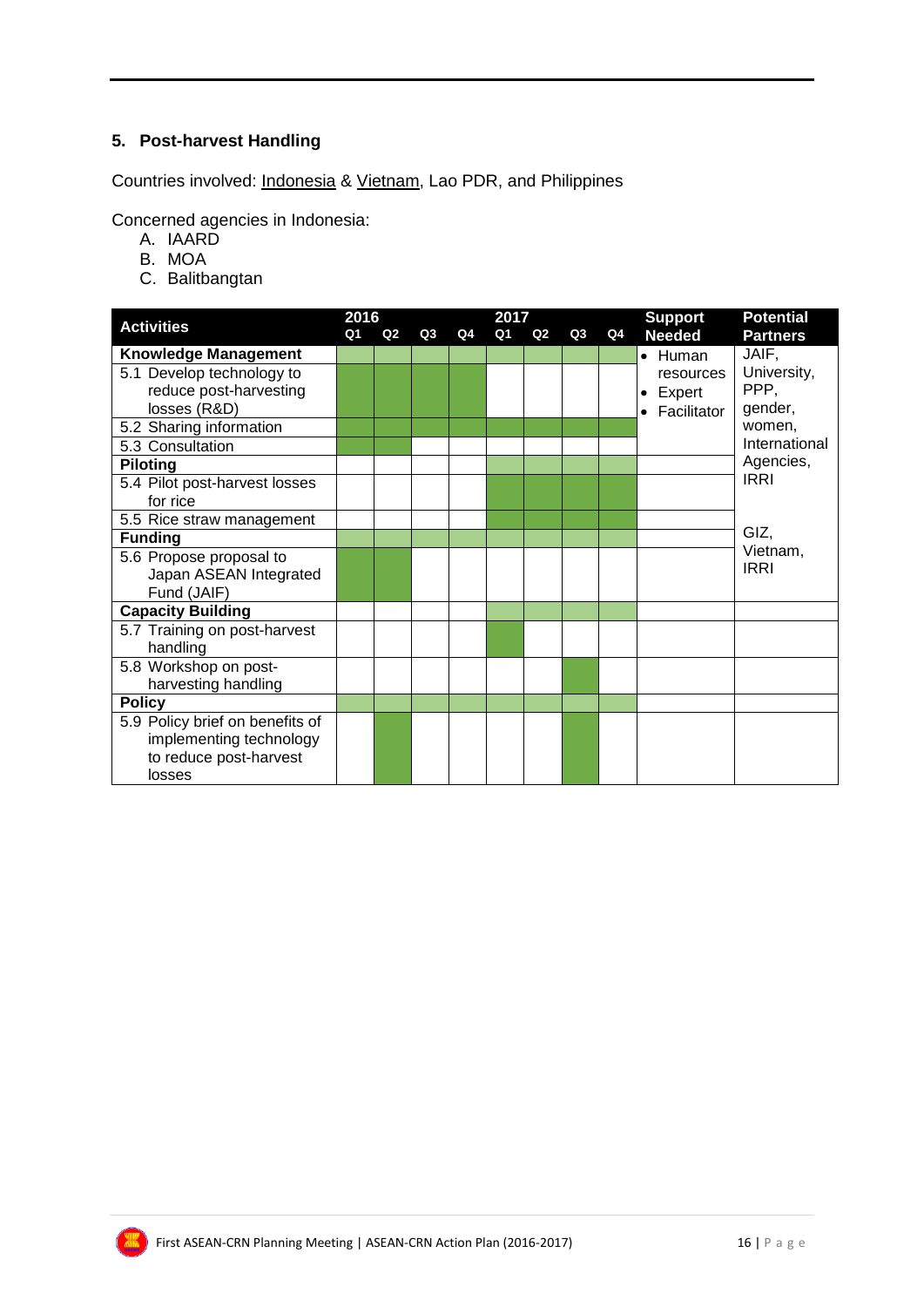#### **6. Crop Insurance**

Countries involved: Vietnam, Cambodia, Lao PDR., Indonesia, and Philippines

Concerned agencies in Vietnam:

- A. ICDVN
- B. IPSARD
- C. MOF
- D. Insurance Companies
- E. Provinces
- F. MARD

*Project: Develop pilot models using satellite imagery to establish index insurance for rice*

| <b>Activities</b>                                                                                                                                                                 | 2016<br>Q1 | Q2  | Q3 | Q4 | 2017<br>Q1 | Q2 | Q3 | Q <sub>4</sub> | <b>Support</b><br><b>Needed</b>                                          | <b>Potential</b><br><b>Partners</b>                                            |
|-----------------------------------------------------------------------------------------------------------------------------------------------------------------------------------|------------|-----|----|----|------------|----|----|----------------|--------------------------------------------------------------------------|--------------------------------------------------------------------------------|
| 6.1 Exchange experiences<br>(A & B)                                                                                                                                               |            |     |    |    |            |    |    |                | Fund<br>$\bullet$<br>Knowledge<br>$\bullet$                              | Philippines<br>FAO,                                                            |
| 6.2 Adopt RIICE project<br>technology for<br>mapping and<br>monitoring of rice<br>cultivation                                                                                     |            | (5) |    |    |            |    |    |                |                                                                          | <b>IRRI</b><br><b>RIICE</b><br>project                                         |
| 6.3 Collect data and run<br>model                                                                                                                                                 |            |     |    |    |            |    |    |                |                                                                          |                                                                                |
| 6.4 Check rice yield<br>results by survey                                                                                                                                         |            |     |    |    |            |    |    |                |                                                                          |                                                                                |
| 6.5 Set up the institutional<br>model (bank,<br>company, group of<br>farmer)                                                                                                      |            |     |    |    |            |    |    |                |                                                                          |                                                                                |
| 6.6 Run the institutional<br>model using the<br>results of satellite<br>models                                                                                                    |            |     |    |    |            |    |    |                |                                                                          |                                                                                |
| 6.7 Organize policy<br>advocacy (C & F)                                                                                                                                           |            | (5) |    |    |            |    |    |                |                                                                          |                                                                                |
| 6.8 Compile historical<br>agricultural production<br>data (area and yield),<br>disaggregated by<br>Province, District, and<br>Commune<br><b>FAO Food Balance</b><br><b>Sheets</b> |            |     |    |    |            |    |    |                | FBS / SUA<br>Training TH,<br>LA, PH<br>completed<br>MM, ID, VN<br>needed | FAO,<br>Regional<br><b>Statistic</b><br>Project<br><b>CCAFS</b><br><b>IRRI</b> |

Note:  $(5)$  = May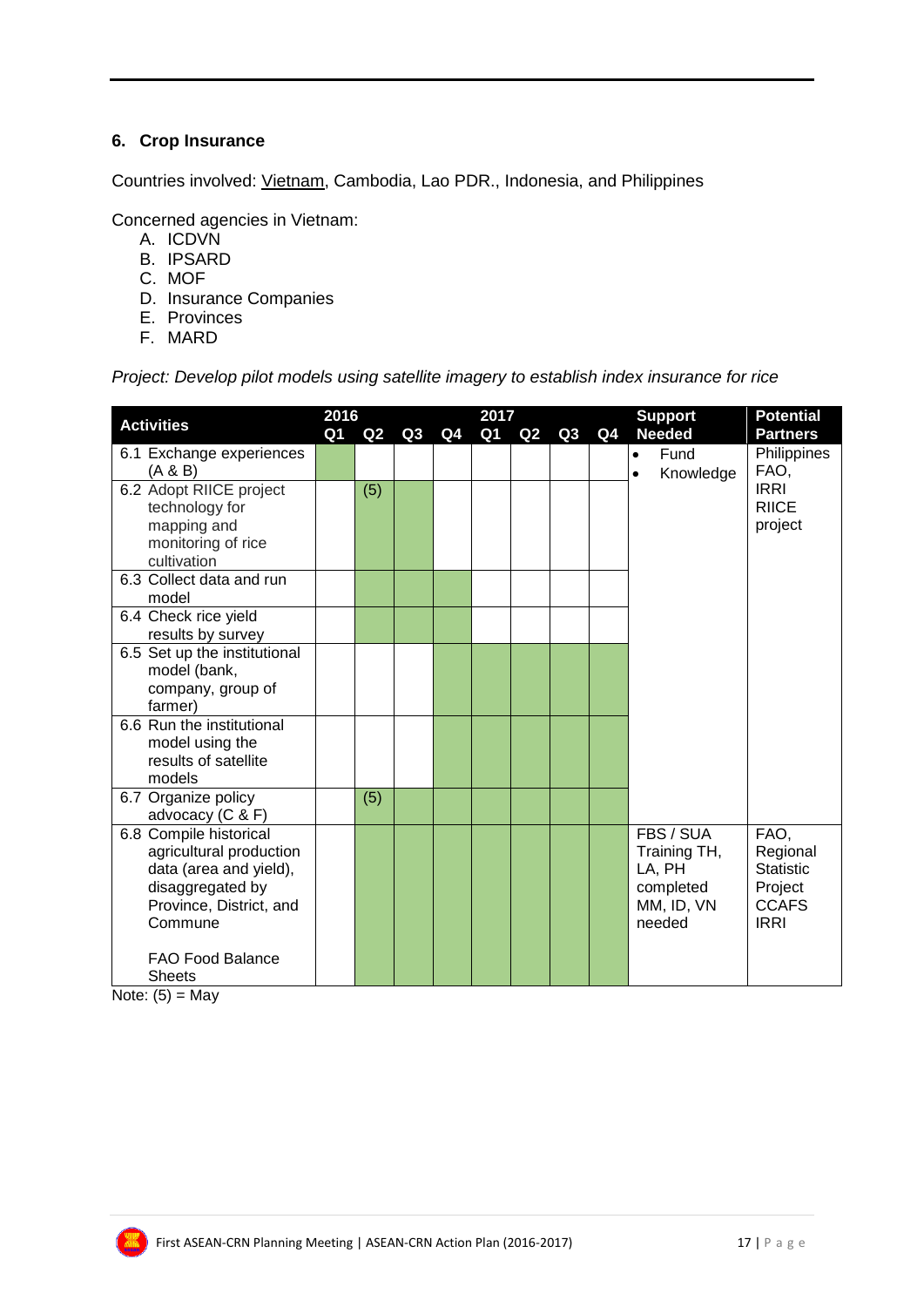#### **7. Early Warning and Climate Services**

Countries involved: Myanmar, Lao PDR, Indonesia, Philippines, Thailand and Vietnam

- A. Myanmar: DMH, DOA, DAR
- B. Lao PDR: NAFRI
- C. Vietnam: MARD, MONRE
- D. Philippines: Dept of Agriculture, PAGASA
- E. Thailand: MOAC, DOA, Rice Department, OAE, Thai Met Department
- F. Indonesia: MOA, IAARD, BMD

| 2016<br>2017<br><b>Activities</b>     |    |                |                |    |    |    | <b>Support Needed</b> | <b>Potential</b> |                                 |                       |
|---------------------------------------|----|----------------|----------------|----|----|----|-----------------------|------------------|---------------------------------|-----------------------|
|                                       | Q1 | Q <sub>2</sub> | Q <sub>3</sub> | Q4 | Q1 | Q2 | Q3                    | Q4               |                                 | <b>Partners</b>       |
| 7.1 Training on use of                |    |                |                |    |    |    |                       |                  | Workshop                        | RIMES,                |
| <b>CRAFT</b> for rice                 |    |                |                |    |    |    |                       |                  | (RIMES)                         | CCAFS.                |
|                                       |    |                |                |    |    |    |                       |                  | Software                        | <b>WFP</b>            |
|                                       |    |                |                |    |    |    |                       |                  | (CCAFS)                         | <b>UNEP</b>           |
| (A,B,C,D,E,F)<br>7.2 Climate Forecast |    |                |                |    |    |    |                       |                  | Trainers (WFP)<br>Monsoon Forum | RIMES,                |
| for Model Inputs                      |    |                |                |    |    |    |                       |                  | (MM, LA, ID);                   | <b>ESCAP</b>          |
|                                       |    |                |                |    |    |    |                       |                  | Climate Outlook                 | <b>UNEP</b>           |
|                                       |    |                |                |    |    |    |                       |                  | Forum                           |                       |
| (A,B,C,D,E,F)                         |    |                |                |    |    |    |                       |                  | (VN, PH, TH)                    |                       |
| 7.3 Agriculture data                  |    |                |                |    |    |    |                       |                  | GIS data on soil,               | <b>FAO</b>            |
| for Model Inputs                      |    |                |                |    |    |    |                       |                  | land use, crop                  | <b>IRRI</b>           |
|                                       |    |                |                |    |    |    |                       |                  | calendar, water                 | <b>CCAFS</b>          |
| (A,B,C,D,E,F)                         |    |                |                |    |    |    |                       |                  | management                      |                       |
| 7.4 Historical Climate                |    |                |                |    |    |    |                       |                  | <b>ENACTS</b>                   | <b>RMES</b>           |
| data for model                        |    |                |                |    |    |    |                       |                  | (IRI)                           | IRI,                  |
| validation and<br>calibration.        |    |                |                |    |    |    |                       |                  | Funding                         | CCAFS.<br><b>UNEP</b> |
|                                       |    |                |                |    |    |    |                       |                  |                                 |                       |
| (A,B,C,D,E,F)                         |    |                |                |    |    |    |                       |                  |                                 |                       |
| 7.5 Historical Agricultural           |    |                |                |    |    |    |                       |                  | FBS / SUA                       | FAO,                  |
| data for model                        |    |                |                |    |    |    |                       |                  | Training                        | Regional              |
| validation and                        |    |                |                |    |    |    |                       |                  |                                 | <b>Statistic</b>      |
| calibration                           |    |                |                |    |    |    |                       |                  | TH, LA, PH                      | Project               |
| <b>FAO Food Balance</b>               |    |                |                |    |    |    |                       |                  | completed                       | <b>CCAFS</b>          |
| <b>Sheets</b>                         |    |                |                |    |    |    |                       |                  | MM, ID, VN<br>needed            | <b>IRRI</b>           |
| (A,B,C,D,E,F)                         |    |                |                |    |    |    |                       |                  |                                 |                       |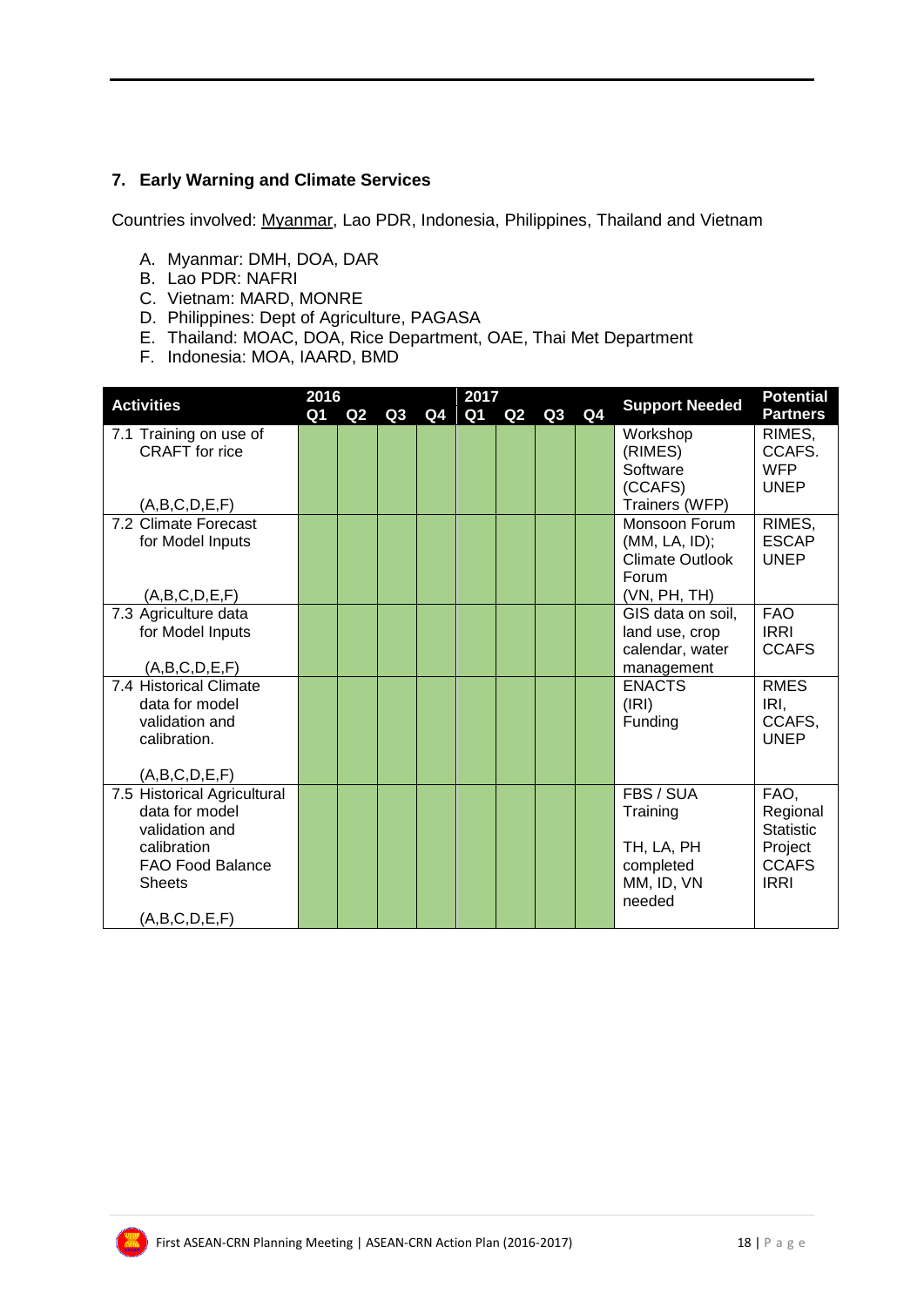#### **8. Pest Surveillance and Early Warning System**

Countries involved: Philippines, Lao PDR., Myanmar, Thailand, and Vietnam

Concerned agency in Philippines: BPI

| <b>Activities</b>           | 2016 |    |    |    | 2017 |    |    |    | <b>Potential</b><br><b>Support</b>    |
|-----------------------------|------|----|----|----|------|----|----|----|---------------------------------------|
|                             | Q1   | Q2 | Q3 | Q4 | Q1   | Q2 | Q3 | Q4 | <b>Needed</b><br><b>Partners</b>      |
| <b>Knowledge Management</b> |      |    |    |    |      |    |    |    | IRRI,<br>Experts<br>٠                 |
| 8.1 Revisit Protocol and    |      |    |    |    |      |    |    |    | PAGASA,<br>Available                  |
| Guidelines                  |      |    |    |    |      |    |    |    | PHILRICE,<br>center                   |
| 8.2 Undertake R&D           |      |    |    |    |      |    |    |    | Collaborating<br>Develop<br>$\bullet$ |
| <b>Capacity Building*</b>   |      |    |    |    |      |    |    |    | countries<br>regional                 |
| 8.3 Organize short-course   |      |    |    |    |      |    |    |    | proposal on                           |
| 8.4 Organize training       |      |    |    |    |      |    |    |    | early                                 |
| 8.5 Enhancement of          |      |    |    |    |      |    |    |    | warning                               |
| software and                |      |    |    |    |      |    |    |    | system for                            |
| infrastructure              |      |    |    |    |      |    |    |    | crop                                  |
| <b>Up-scaling</b>           |      |    |    |    |      |    |    |    | protection in                         |
| 8.6 Testing and validation  |      |    |    |    |      |    |    |    | <b>AMSs</b>                           |
| of protocols and            |      |    |    |    |      |    |    |    | (Adaptation                           |
| models                      |      |    |    |    |      |    |    |    | Fund)                                 |
| <b>Policy</b>               |      |    |    |    |      |    |    |    | <b>DAAD</b>                           |
| 8.7 Review and updating     |      |    |    |    |      |    |    |    | Indonesia<br>٠                        |
| of policies                 |      |    |    |    |      |    |    |    | Pest                                  |
| <b>Funding</b>              |      |    |    |    |      |    |    |    | Forecasting                           |
|                             |      |    |    |    |      |    |    |    | Center                                |

Note: \* Training on Early Warning System is provided in an excellent center in Thailand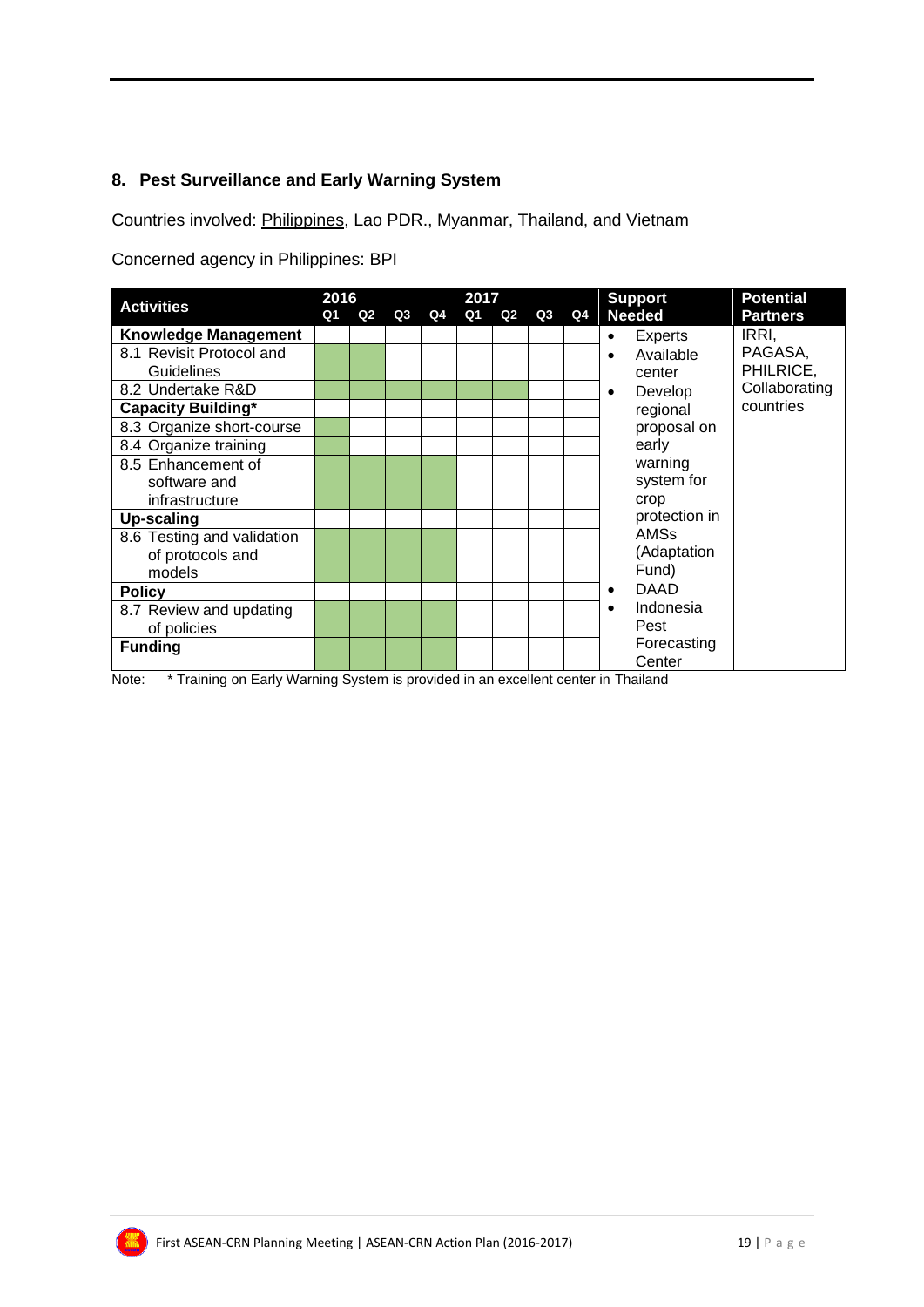#### **9. Cross Cutting and Secretariat Support**

Operated by GIZ (GAP-CC)

|                                         | 2016<br>2017 |                |    |    |    |                |    | <b>Support</b> | <b>Potential</b> |                 |
|-----------------------------------------|--------------|----------------|----|----|----|----------------|----|----------------|------------------|-----------------|
| <b>Activities</b>                       | Ο1           | Q <sub>2</sub> | Q3 | Q4 | Q1 | Q <sub>2</sub> | Q3 | Q4             | <b>Needed</b>    | <b>Partners</b> |
| Gender                                  |              |                |    |    |    |                |    |                |                  |                 |
| <b>Proposal Writing</b><br>9.1.         |              |                |    |    |    |                |    |                |                  |                 |
| Smart Planning<br>9.2.                  |              |                |    |    |    |                |    |                |                  |                 |
| Field-level gender<br>9.3.              |              |                |    |    |    |                |    |                |                  |                 |
| analysis                                |              |                |    |    |    |                |    |                |                  |                 |
| <b>Policy (Inputs/ Decision-Making)</b> |              |                |    |    |    |                |    |                |                  |                 |
| A. SBSTA 44 Submission                  |              |                |    |    |    |                |    |                |                  | FAO (in         |
|                                         |              |                |    |    |    |                |    |                |                  | collaboration   |
|                                         |              |                |    |    |    |                |    |                |                  | with CCAFS      |
|                                         |              |                |    |    |    |                |    |                |                  | and<br>UNFCCC)  |
| Information/how to<br>9.4.              |              |                |    |    |    |                |    |                |                  |                 |
| proceed                                 |              |                |    |    |    |                |    |                |                  |                 |
| ASEAN-CRN Message/<br>9.5.              |              |                |    |    |    |                |    |                |                  |                 |
| submission formulation                  |              |                |    |    |    |                |    |                |                  |                 |
| with ASEAN negotiators                  |              |                |    |    |    |                |    |                |                  |                 |
| Chair of ATWGARD<br>9.6.                |              |                |    |    |    |                |    |                |                  |                 |
| submission to SOM-                      |              |                |    |    |    |                |    |                |                  |                 |
| AMAF for endorsement                    |              |                |    |    |    |                |    |                |                  |                 |
|                                         |              |                |    |    |    |                |    |                |                  |                 |
| Identification/ lobbying for<br>9.7.    |              |                |    |    |    |                |    |                |                  |                 |
| SBSTA champions/                        |              |                |    |    |    |                |    |                |                  |                 |
| negotiators                             |              |                |    |    |    |                |    |                |                  |                 |
| <b>B.</b> Regional Guidelines           |              |                |    |    |    |                |    |                |                  |                 |
| (Revisions/ Addendum)                   |              |                |    |    |    |                |    |                |                  |                 |
| Measurements/ monitoring<br>С.          |              |                |    |    |    |                |    |                |                  |                 |
| of resilience                           |              |                |    |    |    |                |    |                |                  |                 |
| 9.8. Monitoring INDCs                   |              |                |    |    |    |                |    |                |                  | <b>FAO</b>      |
| 9.9. Impact Assessments                 |              |                |    |    |    |                |    |                |                  |                 |
| D. Outreach Models                      |              |                |    |    |    |                |    |                |                  |                 |
| 9.10. Market-based approach             |              |                |    |    |    |                |    |                |                  |                 |
| E. Vulnerability and Risk               |              |                |    |    |    |                |    |                |                  |                 |
| <b>Assessment of Climate</b>            |              |                |    |    |    |                |    |                |                  |                 |
| Change to Agriculture                   |              |                |    |    |    |                |    |                |                  |                 |
| F. Communication                        |              |                |    |    |    |                |    |                |                  |                 |
| 9.11. Linking of blogs, social          |              |                |    |    |    |                |    |                |                  |                 |
| media, research                         |              |                |    |    |    |                |    |                |                  |                 |
| websites, etc.                          |              |                |    |    |    |                |    |                |                  |                 |
| 9.12. Knowledge Bank (e.g.              |              |                |    |    |    |                |    |                |                  |                 |
| Minute Earth)                           |              |                |    |    |    |                |    |                |                  |                 |

Additional information from partner agency (FAO):

- FAO in collaboration with CCAFS and UNFCCC would also be in a position to support this initiative.
- Currently FAO is investigating options to organize capacity building materials and possibly an event for SBSTA negotiators in advance of the May workshops.
- FAO is also working a Post-COP experts debrief in February on key issues for forestry and agriculture that would benefit from the involvement of the CRN.
- On INDC monitoring FAO is preparing a parallel program of work and would welcome the opportunity to collaborate with the CRN on this topic.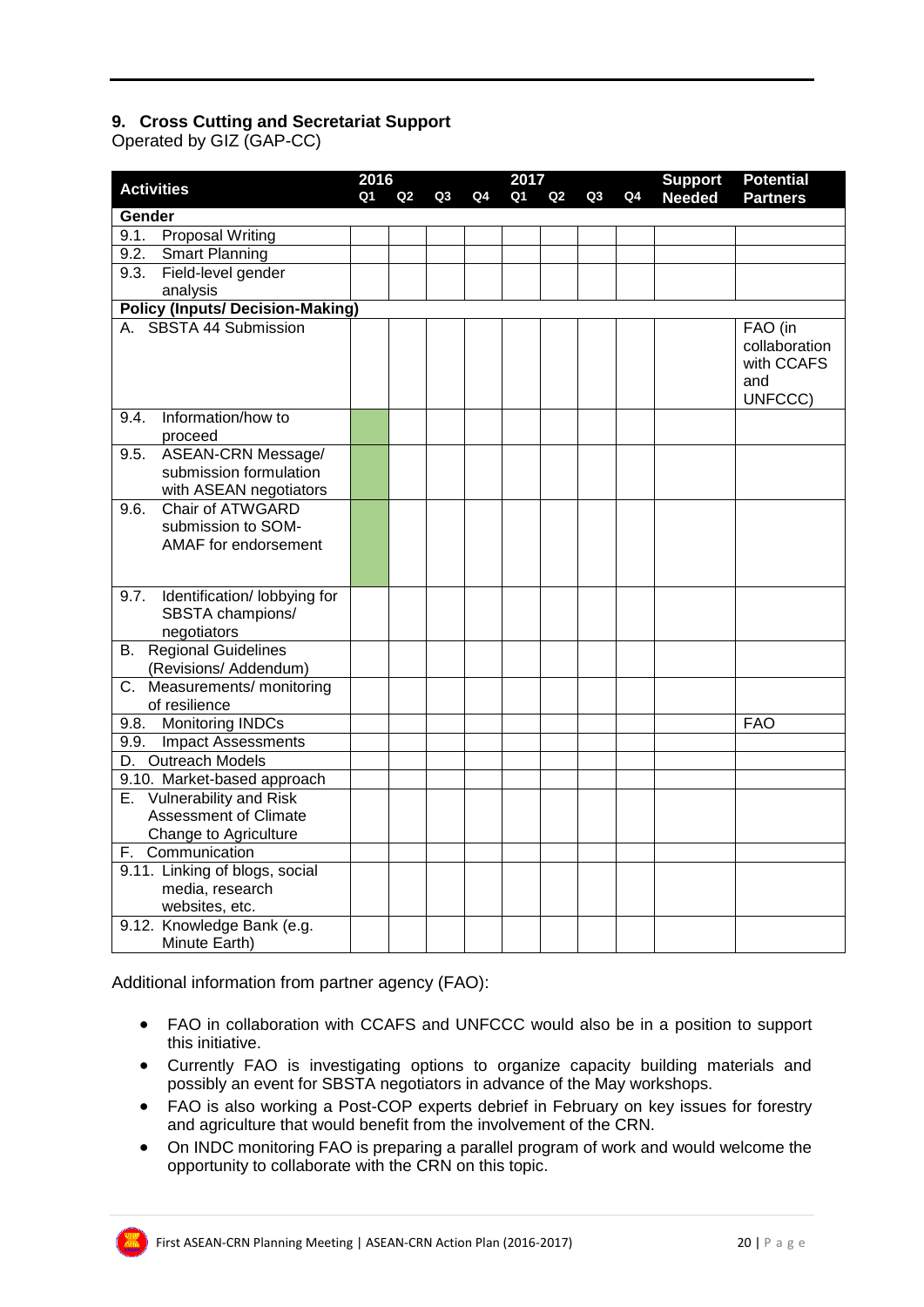As part of the Paris Agreement Parties are being asked to undertake a review of adaptation measures and policies and report in 2017. It might be useful to include specific support for the agriculture sectors at national levels here to provide inputs to this review process.

#### **AGENDA ITEM 7: MAPPING OF MAJOR ACTIVITIES FOR THE ASEAN-CRN WORK PLAN**

38. The activities suggested in the ASEAN-CRN Work Plan are categorized according to the five (5) working areas as follow:

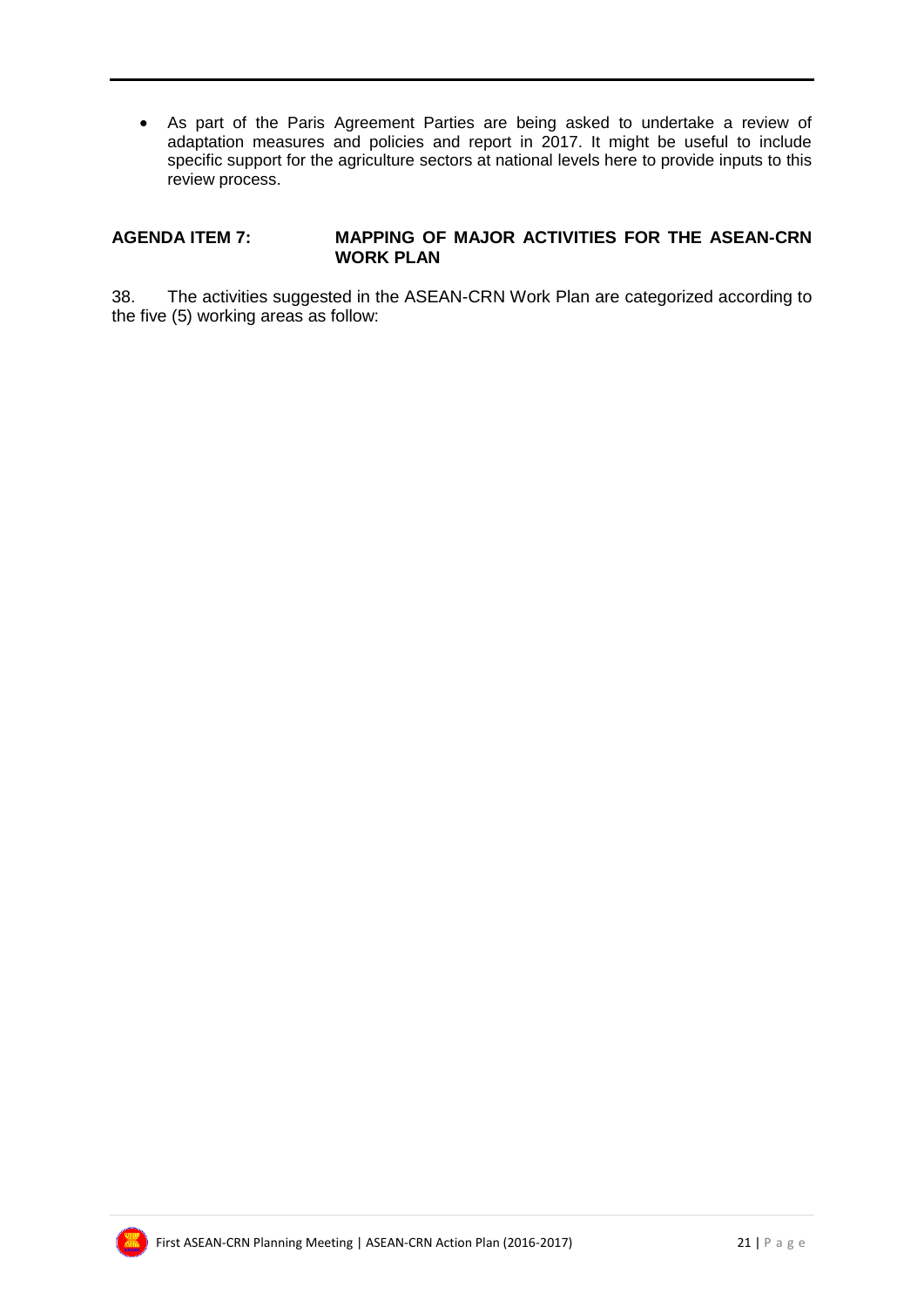|                                                     | <b>Model Farming</b>                | Crop<br><b>Management</b>                                                                                                                                                            | <b>STVs Seed</b><br><b>Production</b>                                                              | <b>Appropriate</b><br><b>CSA-TP</b>                                                                                                                                        | <b>Post-harvest</b><br><b>Handling</b>                                                                               | <b>Crop Insurance</b>                                           | <b>CIS Early</b><br>Warning                                                                                                                                                                                                                                                      | <b>Pest</b><br><b>Surveillance</b>                |
|-----------------------------------------------------|-------------------------------------|--------------------------------------------------------------------------------------------------------------------------------------------------------------------------------------|----------------------------------------------------------------------------------------------------|----------------------------------------------------------------------------------------------------------------------------------------------------------------------------|----------------------------------------------------------------------------------------------------------------------|-----------------------------------------------------------------|----------------------------------------------------------------------------------------------------------------------------------------------------------------------------------------------------------------------------------------------------------------------------------|---------------------------------------------------|
| Knowledge<br><b>Management</b>                      | • Design<br>Farming<br>Models       |                                                                                                                                                                                      | • Stock<br>inventory<br>• Technology<br>demonstration<br>• Seed<br>production<br>• Buffer stocking | • Stock taking &<br>mapping of<br>existing CSA<br>technology in<br>vulnerable<br>areas<br>• Identify gaps &<br>constraints<br>• Assessment<br>and design of<br>suitable TP | $\bullet$ Develop<br>technology to<br>reduce harvest<br>losses<br>• Sharing<br>information<br>$\bullet$ consultation |                                                                 | Data on climate<br>seasonal<br>forecasting<br>• Agricultural<br>inputs<br>management<br>(soil, water, land<br>use, crop<br>calendar)<br>Agriculture<br>historical record<br>(model<br>validation and<br>calibration)<br>• Crop weather<br>modeling<br>• Crop weather<br>calendar | • Revisit protocol<br>guidelines<br>$\bullet$ R&D |
| Project<br><b>Supports for</b><br><b>Up-scaling</b> | • Scaling-up<br>and scaling-<br>out | • Selection of<br>STVs (rice,<br>maize)<br>• Soil nutrients<br>Management<br>• Cropping<br>Calendar<br>$\bullet$ GAP<br>• Eco-labeling<br>• Value Chain<br>• Use of crop<br>residues | • Seed grower/<br>farmer training<br>• Demonstration<br>of technologies                            | · Scaling-up &<br>scaling-out the<br>Pilot TPs                                                                                                                             | • Piloting on post-<br>harvest losses for<br>rice                                                                    | · Pilot models<br>• Information<br>$\bullet$ Risk<br>assessment |                                                                                                                                                                                                                                                                                  | Testing &<br>validation<br>protocol/model         |
| <b>Funding</b>                                      | • Seek fund for<br>implementatio    | $\bullet$                                                                                                                                                                            | • Sourcing<br>• Linking with                                                                       | • Seek fund for<br>implementation                                                                                                                                          | $\bullet$ JAIF                                                                                                       |                                                                 |                                                                                                                                                                                                                                                                                  |                                                   |
|                                                     | n                                   |                                                                                                                                                                                      | potential<br>partners                                                                              |                                                                                                                                                                            |                                                                                                                      |                                                                 |                                                                                                                                                                                                                                                                                  |                                                   |
| <b>Capacity</b>                                     | • Improve ability                   | $\bullet$                                                                                                                                                                            | Training on                                                                                        | • Assessment of                                                                                                                                                            | $\bullet$ Training on post-                                                                                          | • Exchange                                                      | • Utilization of                                                                                                                                                                                                                                                                 | • Enhancement                                     |

## **Mapping of CRN Regional Cooperation (2016-2017)**

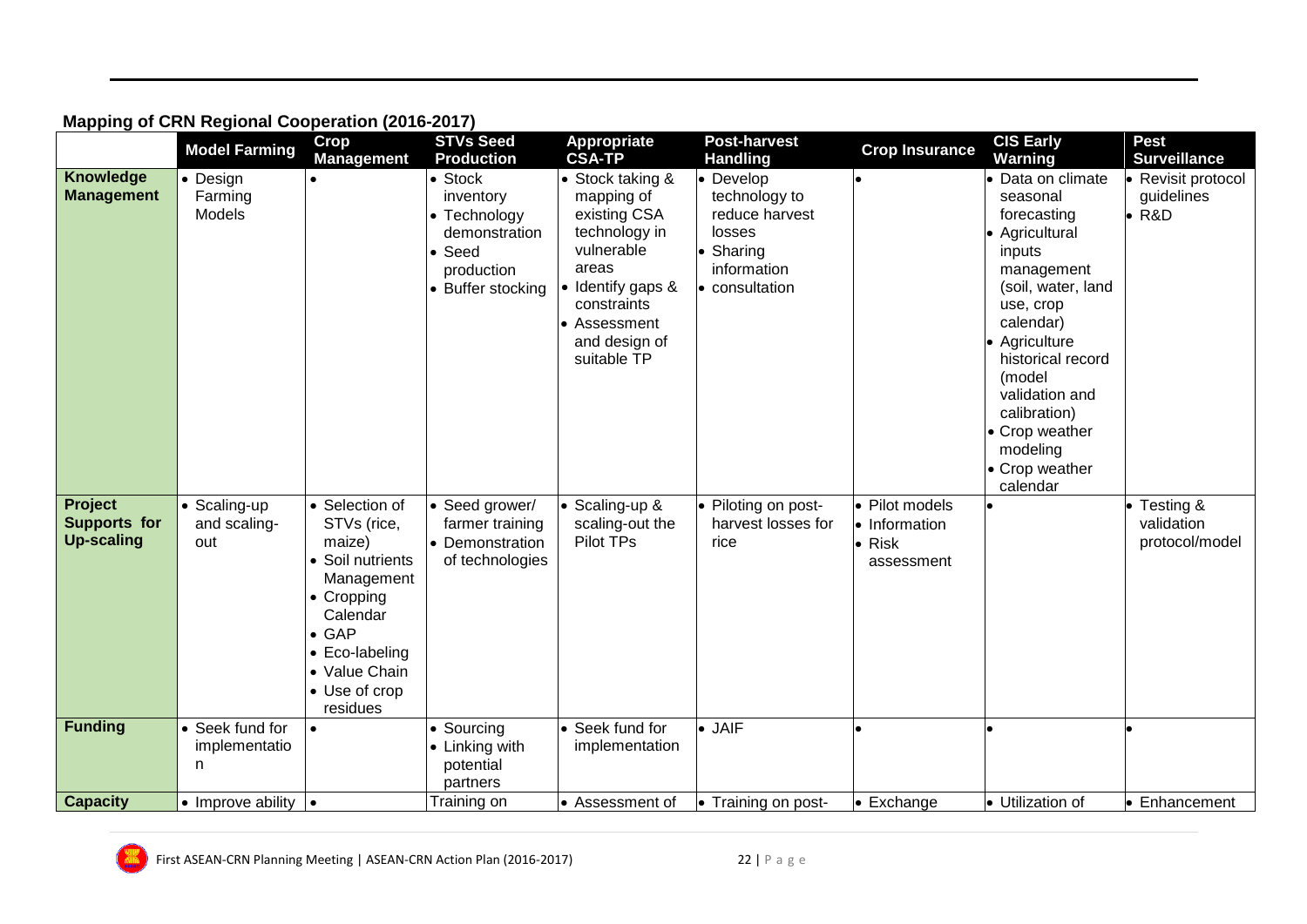|                                                      | <b>Model Farming</b>    | <b>Crop</b><br><b>Management</b> | <b>STVs Seed</b><br><b>Production</b>                                     | Appropriate<br><b>CSA-TP</b>                                                                                                                                       | <b>Post-harvest</b><br><b>Handling</b>                                                  | <b>Crop Insurance</b>        | <b>CIS Early</b><br>Warning | <b>Pest</b><br><b>Surveillance</b>   |
|------------------------------------------------------|-------------------------|----------------------------------|---------------------------------------------------------------------------|--------------------------------------------------------------------------------------------------------------------------------------------------------------------|-----------------------------------------------------------------------------------------|------------------------------|-----------------------------|--------------------------------------|
| <b>Building</b>                                      | on Economic<br>Analysis |                                  | • Seed<br>production<br>• Seed testing<br>$\bullet$ Seed<br>certification | impacts<br>pathway with<br>PPP and all<br>stakeholders                                                                                                             | harvest handling<br>• Workshop on post-<br>harvest handling                             | experiences                  | crop models and<br>tools    | of software and<br>infrastructures   |
| <b>Joint Policy</b>                                  | • Reconfirm<br>policy   |                                  | • Model of<br>implementation                                              | • Provide<br>evidence based<br>policy<br>recommendatio<br>n<br>• Mainstream in<br>National policy<br>& commitments<br>• Provide inputs<br>to SBSTA,<br>COP, UNFCCC | • Policy brief on<br>benefit of<br>implementing<br>technology (post-<br>harvest losses) | $\bullet$ Policy<br>advocacy |                             | • Review and<br>update of<br>package |
| Cross-cutting $\vert \bullet \vert$<br><b>Issues</b> |                         |                                  |                                                                           |                                                                                                                                                                    |                                                                                         |                              |                             |                                      |
| <b>Secretariat</b><br><b>Supports</b>                |                         |                                  |                                                                           |                                                                                                                                                                    |                                                                                         |                              |                             |                                      |